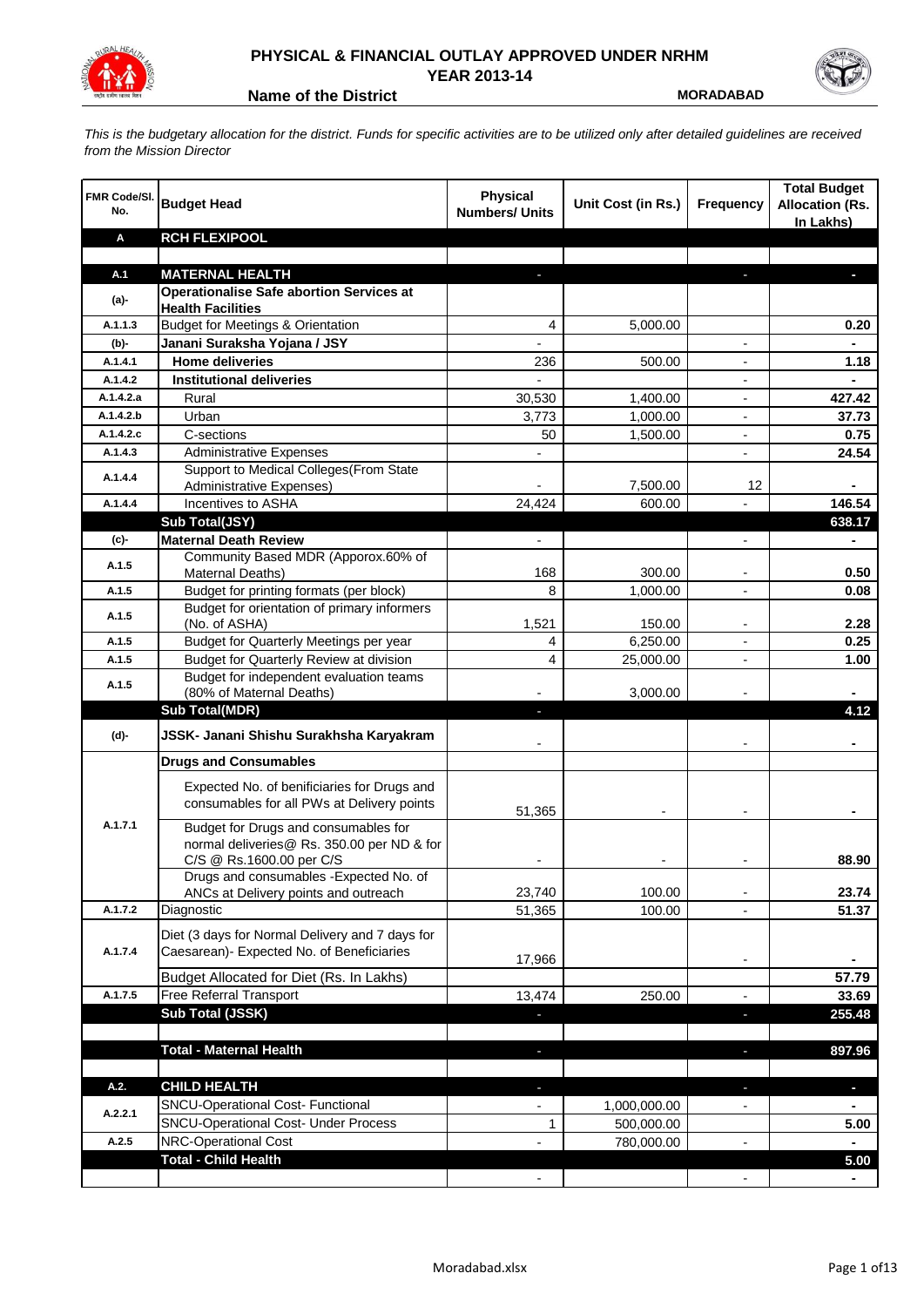| FMR Code/SI.<br>No. | <b>Budget Head</b>                                                                    | Physical<br><b>Numbers/ Units</b> | Unit Cost (in Rs.) | <b>Frequency</b>         | <b>Total Budget</b><br><b>Allocation (Rs.</b><br>In Lakhs) |
|---------------------|---------------------------------------------------------------------------------------|-----------------------------------|--------------------|--------------------------|------------------------------------------------------------|
| A.3                 | <b>FAMILY PLANNING</b>                                                                | $\overline{\phantom{a}}$          |                    | ÷.                       | a.                                                         |
| A.3.1               | <b>Terminal/Limiting Methods</b>                                                      |                                   |                    | $\blacksquare$           |                                                            |
|                     | Orientation workshop, dissemination of                                                |                                   |                    |                          |                                                            |
| A.3.1.1             | manuals on FP standards & quality<br>assurance of sterilisation services, fixed day   |                                   |                    |                          |                                                            |
|                     | planning meeting                                                                      | 1                                 | 25,000.00          | $\overline{\phantom{a}}$ | 0.25                                                       |
| A.3.1.2             | Female Sterilisation Camps Proposed                                                   | 96                                | 2,000.00           | $\overline{\phantom{a}}$ | 1.92                                                       |
| A.3.1.3             | <b>NSV Camps Proposed</b>                                                             | 4                                 | 3,500.00           | $\overline{\phantom{a}}$ | 0.14                                                       |
| A.3.1.4             | <b>Compensation for Female Sterilisation</b>                                          | 4,210                             | 1,000.00           |                          | 42.10                                                      |
|                     | Compensation for male sterilization/NSV                                               |                                   |                    |                          |                                                            |
| A.3.1.5             | Acceptance                                                                            | 50                                | 1,500.00           |                          | 0.75                                                       |
|                     | Orientation Workshop on accreditation of                                              |                                   |                    |                          |                                                            |
| A.3.1.6             | private providers to provide sterilization                                            |                                   |                    |                          |                                                            |
|                     | services                                                                              | 1                                 | 10,000.00          |                          | 0.10                                                       |
| A.3.2               | <b>Spacing Methods</b><br>IUD services at health facilities (including                |                                   |                    |                          |                                                            |
| A.3.2.2             | fixed day services at Sub Centres-L1)                                                 | 6                                 | 3,000.00           | $\overline{\phantom{a}}$ | 0.18                                                       |
|                     | IUD services at health facilities (including                                          |                                   |                    |                          |                                                            |
| A.3.2.3             | fixed day services at Sub Centre-L1 ) No. of                                          |                                   |                    |                          |                                                            |
|                     | <b>IUCD</b> insertions                                                                | 23,580                            | 20.00              |                          | 4.72                                                       |
|                     | POL for Family Planning/ Others (including                                            |                                   |                    |                          |                                                            |
|                     | additional mobility support to surgeon's team                                         |                                   |                    |                          |                                                            |
| A.3.3               | if req)-Budget given according to total nos.                                          |                                   |                    |                          |                                                            |
|                     | of Female Sterilization Camps.                                                        | 96                                | 1,000.00           |                          | 0.96                                                       |
| A.3.5.2             | <b>Performance rewards</b>                                                            |                                   |                    |                          |                                                            |
|                     |                                                                                       |                                   |                    |                          |                                                            |
|                     | Division level: Rs. 11.25 Lakh @ Rs.<br>62,500/- per division (Rs.20,000 for 1st, Rs. |                                   |                    |                          |                                                            |
|                     | 15,000 for 2nd and Rs. 10,000 for 3rd                                                 |                                   |                    |                          |                                                            |
|                     | position for best performing tubectomy                                                |                                   |                    |                          |                                                            |
|                     | surgeon at each division, Rs. 15,000 for                                              |                                   |                    |                          |                                                            |
|                     | best performing NSV surgeon, and Rs.2000/-                                            |                                   |                    |                          |                                                            |
|                     | for best SN and Rs.500/- for best ANM).                                               | 1                                 | 62,500.00          |                          | 0.63                                                       |
| A.3.5.3             | <b>World Population Day' celebration</b>                                              |                                   |                    | $\overline{\phantom{a}}$ |                                                            |
|                     | For District level activities                                                         | 1                                 | 100,000.00         | $\overline{\phantom{a}}$ | 1.00                                                       |
|                     | For Block level activities                                                            | 13                                | 10,000.00          |                          | 1.30                                                       |
| A.3.5.4             | Other strategies/ activities                                                          |                                   |                    | $\overline{\phantom{a}}$ | ٠                                                          |
|                     | Orientation of district nodal officers for                                            |                                   |                    |                          |                                                            |
| A.3.5.4.2           | change in FP Beema Policy-No. of                                                      |                                   |                    |                          |                                                            |
|                     | Workshops<br><b>Total -Family Planning</b>                                            | 1                                 | 10,000.00          |                          | 0.10<br>54.14                                              |
|                     |                                                                                       | ÷.<br>$\overline{\phantom{a}}$    |                    | P.<br>$\blacksquare$     |                                                            |
|                     | <b>ADOLESCENT REPRODUCTIVE AND</b>                                                    |                                   |                    |                          |                                                            |
| A.4                 | <b>SEXUAL HEALTH / ARSH</b>                                                           |                                   |                    | $\blacksquare$           |                                                            |
| A.4.1.4             | <b>Operating Expenses</b>                                                             |                                   |                    |                          |                                                            |
|                     | For Existing Clinics                                                                  | 2                                 | 2,500.00           | 12                       | 0.60                                                       |
| A.4.2               | <b>School Health programme</b>                                                        |                                   |                    |                          |                                                            |
|                     | Dissemination of Guidelines for School                                                |                                   |                    |                          |                                                            |
| A.4.2.1             | Health Programme (14 Nos. for each Block                                              |                                   |                    |                          |                                                            |
|                     | and 7 Nos. for District Level)                                                        | 119                               | 75.00              | 1                        | 0.09                                                       |
| A.4.2.2             | Convergence Meeting at Block level (Twice<br>in a year)                               | 8                                 | 2,500.00           | 2                        | 0.40                                                       |
| A.4.2.3             | Mobility Support (For Block Level)                                                    | 8                                 | 25,000.00          | 6                        | 12.00                                                      |
| A.4.3               | Other strategies/activities                                                           | $\overline{\phantom{a}}$          |                    | -                        | ۰                                                          |
| A.4.3.2             | <b>Menstrual Hygiene</b>                                                              | $\overline{\phantom{a}}$          |                    | $\blacksquare$           | $\blacksquare$                                             |
|                     | No.of Blocks                                                                          | 8                                 |                    |                          |                                                            |
|                     | No.of ASHAs                                                                           | 2,218                             |                    |                          |                                                            |
|                     | One Planning & Sensitization meeting at                                               |                                   |                    |                          |                                                            |
|                     | Dist.level @Rs.5000/-meeting                                                          | 1                                 | 5,000.00           |                          | 0.05                                                       |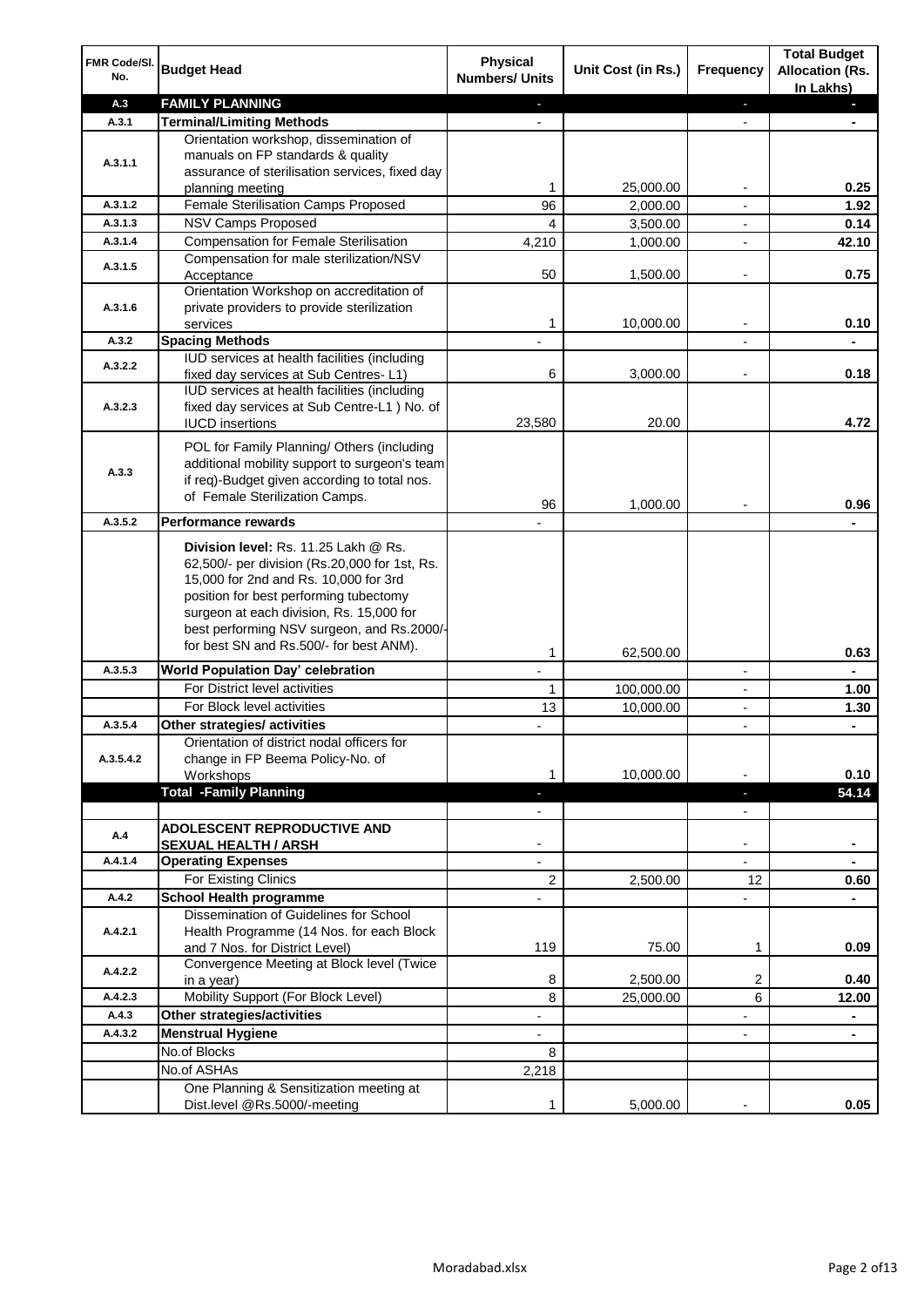| FMR Code/SI.<br>No.        | <b>Budget Head</b>                                                                                                                                        | <b>Physical</b><br><b>Numbers/ Units</b> | Unit Cost (in Rs.)     | Frequency                | <b>Total Budget</b><br><b>Allocation (Rs.</b><br>In Lakhs) |
|----------------------------|-----------------------------------------------------------------------------------------------------------------------------------------------------------|------------------------------------------|------------------------|--------------------------|------------------------------------------------------------|
|                            | One Review & Refresher meeting at<br>Dist.level @Rs.5000/-meeting                                                                                         | 1                                        | 5,000.00               |                          | 0.05                                                       |
|                            | Reporting Register for District & Blocks                                                                                                                  |                                          |                        |                          |                                                            |
|                            | @Rs.30/-register                                                                                                                                          | 9                                        | 30.00                  |                          | 0.003                                                      |
|                            | Reporting Register for ASHA @Rs.30/-regist                                                                                                                | 2,218                                    | 30.00                  |                          | 0.67                                                       |
|                            | Storage Almirahs for District & Blocks<br>@Rs.5000/- Almirahs                                                                                             | 9                                        | 5,000.00               | $\overline{\phantom{a}}$ | 0.45                                                       |
|                            | 2 Flex banner with hanging rod per                                                                                                                        |                                          |                        |                          |                                                            |
|                            | block/Dist.@Rs.500/-banner                                                                                                                                | 18                                       | 500.00                 |                          | 0.09                                                       |
|                            | <b>Sub-total ARSH</b>                                                                                                                                     | $\sim$                                   |                        | $\sim$                   | 14.40                                                      |
| A.5                        | <b>URBAN RCH (focus on Urban slums)</b>                                                                                                                   |                                          |                        |                          | a.                                                         |
| A.5.2                      | Human Resource for Urban Health                                                                                                                           |                                          |                        |                          |                                                            |
| A.5.2.1                    | Doctors/Mos                                                                                                                                               | 13                                       | 36,000.00              | 6                        | 28.08                                                      |
| A.5.2.4                    | <b>ANM</b>                                                                                                                                                | 13                                       | 9,900.00               | 6                        | 7.72                                                       |
| A.5.2.5                    | <b>Staff Nurse</b>                                                                                                                                        | 13                                       | 16,500.00              | 6                        | 12.87                                                      |
| A.5.2.12<br>A.5.3          | Sweeper cum Choukidar<br>Operating expenses for UHP and UHC                                                                                               | 13                                       | 4,950.00               | 6                        | 3.86<br>$\blacksquare$                                     |
|                            | Rent @7000/Month/Centre                                                                                                                                   | 13                                       | 7,000.00               | 6                        | 5.46                                                       |
|                            | Telephone Bills @ 1000/Month/Centre                                                                                                                       | 13                                       | 1,000.00               | 6                        | 0.78                                                       |
|                            | Electricity Bills @ 1500/Month/Centre                                                                                                                     | 13                                       | 1,500.00               | 6                        | 1.17                                                       |
|                            | Contingency @ 500/Month/Centre                                                                                                                            | 13                                       | 500.00                 | 6                        | 0.39                                                       |
|                            | <b>Total- Urban Health</b>                                                                                                                                | ٠                                        |                        | ×                        | 60.33                                                      |
|                            |                                                                                                                                                           |                                          |                        |                          | $\blacksquare$                                             |
| A.7                        | <b>PNDT Activities</b>                                                                                                                                    | ٠                                        |                        | ٠                        | ٠                                                          |
| A.7.1                      | <b>Support to PC-PNDT Cells</b>                                                                                                                           | $\blacksquare$                           |                        | $\blacksquare$           | $\blacksquare$                                             |
|                            | <b>Divisional Level</b>                                                                                                                                   | $\blacksquare$                           |                        |                          |                                                            |
|                            | Remuneration of Data Assistant (At Each                                                                                                                   |                                          |                        |                          |                                                            |
|                            | Division PC-PNDT Cell)                                                                                                                                    | 1                                        | 17,000.00              | 12                       | 2.04                                                       |
|                            | Contingency for the operation of cell @<br>Rs.20000/-                                                                                                     | 1                                        | 20,000.00              | 1                        | 0.20                                                       |
|                            | One time office setup cost @ Rs.100000/-                                                                                                                  | $\mathbf{1}$                             | 100,000.00             | 1                        | 1.00                                                       |
|                            | <b>District Level</b>                                                                                                                                     |                                          |                        |                          |                                                            |
|                            | Remuneration of Data Entry Operator (At<br>Each District PC-PNDT Cell)                                                                                    | 1                                        | 10,000.00              | 12                       | 1.20                                                       |
|                            | Contingency for the operation of cell @<br>Rs.20000/-                                                                                                     | 1                                        | 20,000.00              | 1                        | 0.20                                                       |
|                            | One time office setup cost @ Rs. 50000/-                                                                                                                  | $\mathbf{1}$                             | 50,000.00              | 1                        | 0.50                                                       |
| A.7.2                      | <b>Other PNDT activities</b>                                                                                                                              |                                          |                        |                          |                                                            |
| A.7.2.3                    | Visit of division level inspection committees<br>(TA/DA of Additional Director will be<br>incurred from this amount) @ Rs.30000 for<br>10 visit in a year | 1                                        | 3,000.00               | 10                       | 0.30                                                       |
| A.7.2.8                    | Orientation of members of the district<br>advisory committees at Division Levels (No.<br>of Workshops)                                                    | 1                                        | 25,000.00              | 1                        | 0.25                                                       |
|                            | District Level Sensitization (No. of                                                                                                                      |                                          |                        |                          |                                                            |
| A.7.2.10                   | Workshops)                                                                                                                                                | 1                                        | 10,000.00              |                          | 0.10                                                       |
|                            | <b>Total- PC-PNDT</b>                                                                                                                                     |                                          |                        |                          | 5.79                                                       |
|                            |                                                                                                                                                           |                                          |                        |                          |                                                            |
| A.8                        | <b>Human Resources</b>                                                                                                                                    |                                          |                        |                          | a,                                                         |
| A.8.1                      | <b>Contractual Staff &amp; Services</b>                                                                                                                   |                                          |                        |                          |                                                            |
| A.8.1.1.1.f<br>A.8.1.1.2.f | Honoraria for ANMs at Sub Centres<br>Honoraria for Staff Nurses - SNCU                                                                                    | 40                                       | 10,000.00              | 6                        | 24.00                                                      |
|                            |                                                                                                                                                           | 8                                        | 16,500.00              | 6                        | 7.92                                                       |
| A.8.1.1.2.f                | Honoraria for Staff Nurses -NRC                                                                                                                           |                                          | 16,500.00              | 6                        | $\blacksquare$                                             |
| A.8.1.2.1<br>A.8.1.3.5.d   | Honoraria for Laboratory Technicians<br>Honoraria for Paediatricians- Child Health                                                                        | 8                                        | 11,880.00              | 6                        | 5.70                                                       |
| A.8.1.3.7                  | Honoraria for Dental Doctors                                                                                                                              | 3<br>$\mathbf{1}$                        | 48,000.00<br>35,000.00 | 6<br>6                   | 8.64<br>2.10                                               |
|                            | Honoraria for M.O. (Training Coordinators for                                                                                                             |                                          |                        |                          |                                                            |
| A.8.1.5.8                  | training NRCs/SNCUs)                                                                                                                                      |                                          | 36,000.00              | 6                        |                                                            |
| A.8.1.7.2                  | Honoraria for X-Ray Technicians                                                                                                                           | 4                                        | 11,800.00              | 6                        | 2.83                                                       |
| A.8.1.7.4                  | <b>School Health Teams (Exclusively for SH)</b>                                                                                                           |                                          |                        |                          | $\blacksquare$                                             |
| A.8.1.7.4.a                | <b>Honoraria for Medical Officers</b>                                                                                                                     |                                          |                        |                          | ۰                                                          |
|                            | No. of MBBS Doctors-Existing<br>No. of MBBS Doctors-New                                                                                                   | 3<br>5                                   | 36,000.00              | 6<br>2                   | 6.48<br>3.60                                               |
|                            |                                                                                                                                                           |                                          | 36,000.00              |                          |                                                            |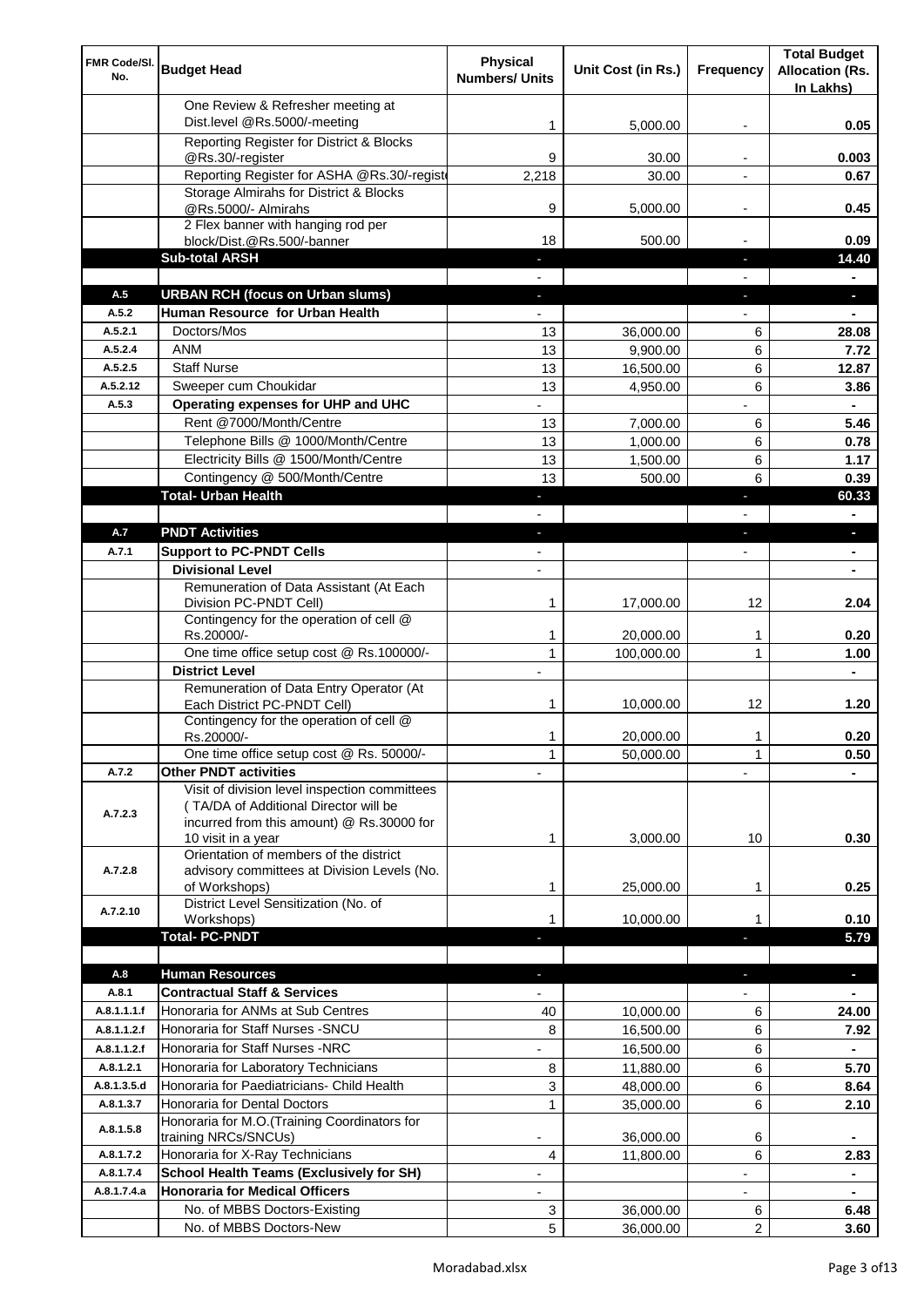|                     |                                                                 | <b>Physical</b>          |                    |                          | <b>Total Budget</b>    |
|---------------------|-----------------------------------------------------------------|--------------------------|--------------------|--------------------------|------------------------|
| FMR Code/SI.<br>No. | <b>Budget Head</b>                                              | <b>Numbers/ Units</b>    | Unit Cost (in Rs.) | Frequency                | <b>Allocation (Rs.</b> |
|                     |                                                                 |                          |                    |                          | In Lakhs)              |
|                     | No. of BDS Doctors-Existing                                     | 4                        | 35,000.00          | 6                        | 8.40                   |
|                     | No. of AYUSH Doctors-Existing                                   | 8                        | 24,000.00          | 6                        | 11.52                  |
|                     | No. of AYUSH Doctors-New                                        | 8                        | 24,000.00          | 2                        | 3.84                   |
| A.8.1.7.4.b         | <b>Honoraria for Physiotherapists</b>                           | $\overline{2}$           | 11,880.00          | 6                        | 1.43                   |
| A.8.1.7.4.c         | <b>Honoraria for Dental Hygienists</b>                          |                          | 11,880.00          | 6                        |                        |
| A.8.1.7.4.d         | <b>Honoraria for Ophthalmic Assistants</b>                      | 14                       | 11,880.00          | 6                        | 9.98                   |
| A.8.1.7.4.e         | Honoraria for Staff Nurses/GNMs-Existing                        | 8                        | 16,500.00          | 6                        | 7.92                   |
|                     | Honoraria for Staff Nurses/GNMs-New                             |                          | 16,500.00          | $\overline{c}$           |                        |
| A.8.1.7.4.g         | Honoraria for ANMs-Existing                                     | 6                        | 10,000.00          | 6                        | 3.60                   |
|                     | Honoraria for ANMs-New                                          | 2                        | 10,000.00          | 2                        | 0.40                   |
|                     | Honoraria for FP Counsellors(@ Rs.9300/-                        |                          |                    |                          |                        |
| A.8.1.7.5.1         | (Rs.9000/-Honoraria and 300/-for                                | 8                        | 9,300.00           | 6                        | 4.46                   |
| A.8.1.7.5.2         | communication support)<br><b>Honoraria for ARSH Counsellors</b> | $\overline{c}$           | 12,000.00          | 6                        | 1.44                   |
| A.8.1.7.5.4         | <b>Honoraria for Nutritionist-NRC</b>                           |                          |                    | 6                        |                        |
|                     | <b>Honoraria for Staff under Routine</b>                        |                          | 15,000.00          |                          |                        |
|                     | Immunization                                                    |                          |                    |                          |                        |
|                     | Refrigerator Mechanics-District Level                           |                          | 16,500.00          | 6                        |                        |
|                     | Cold Chain Handlers-District Level                              | 1                        | 9,900.00           | 6                        | 0.59                   |
| A.8.1.7.7           | Vaccine Store Keepers-Division Level                            |                          | 22,000.00          | 6                        |                        |
|                     | Refrigerator Mechanics-Division Level                           | $\blacksquare$           | 16,500.00          | 6                        | ۰                      |
|                     | Vaccine Van Drivers-Division Level                              |                          |                    |                          |                        |
|                     | Cold Chain Handlers-Division Level                              | $\overline{\phantom{0}}$ | 16,500.00          | 6                        | ۰                      |
|                     |                                                                 | 1                        | 9,900.00           | 6                        | 0.59                   |
| A.8.1.9             | <b>Honoraria for Data Entry Operators</b>                       | 2                        | 8,800.00           | 6                        | 1.06                   |
| A.8.1.11.f          | <b>Honoraria for Caretakers-NRC</b>                             | $\blacksquare$           | 4,000.00           | 6                        | ٠                      |
| A.8.1.11.f          | <b>Honoraria for Cooks-NRC</b>                                  |                          | 5,000.00           | 6                        |                        |
|                     | TOTAL - HUMAN RESOURCE                                          |                          |                    |                          | 116.51                 |
|                     |                                                                 |                          |                    |                          |                        |
| A.9                 | <b>TRAINING</b>                                                 | ٠                        |                    | ٠                        | $\blacksquare$         |
| A.9.3               | <b>Maternal Health Training</b>                                 |                          |                    |                          |                        |
| A.9.3.1             | <b>Skilled Attendance at Birth / SBA</b>                        | ٠                        |                    | ٠                        | ٠                      |
|                     |                                                                 |                          |                    |                          |                        |
|                     |                                                                 |                          |                    |                          |                        |
| A.9.3.1.1           | Setting up of SBA Training Centres                              | 1                        | 25,000.00          | $\overline{\phantom{a}}$ | 0.25                   |
|                     | <b>Training of Staff Nurses in SBA</b>                          | $\overline{\phantom{a}}$ |                    | $\overline{\phantom{0}}$ |                        |
| A.9.3.1.4           | Total Batches to be conducted (4 Per                            |                          |                    |                          |                        |
|                     | Batch) @ Rs.103300/ Batch                                       | 9                        | 103,300.00         |                          | 9.30                   |
| A.9.3.4             | <b>Safe Abortion Services Training</b>                          |                          |                    |                          |                        |
|                     | Training of Medical Officers in safe                            |                          |                    |                          |                        |
| A.9.3.4.2           | abortion<br>Total Batches to be conducted @ Rs.52000            |                          |                    |                          |                        |
|                     | /batch                                                          |                          | 52,000.00          |                          |                        |
| A.9.3.5             | RTI / STI Training                                              |                          |                    | $\overline{a}$           |                        |
|                     | Training of Medical Officers in RTI/STI                         |                          |                    |                          |                        |
| A.9.3.5.3           | Total Batches to be conducted @ Rs.72600                        |                          |                    |                          |                        |
|                     | /batch                                                          |                          | 72,600.00          |                          |                        |
|                     | Sub Total - Maternal Health Training                            |                          |                    |                          | 9.55                   |
|                     |                                                                 |                          |                    |                          |                        |
| A.9.5               | <b>Child Health Training</b>                                    |                          |                    |                          |                        |
| A.9.5.2.2           | <b>F-IMNCI Training for Medical Officers</b>                    |                          |                    |                          |                        |
|                     | <b>Total Training Load</b>                                      |                          |                    |                          |                        |
|                     | <b>Batch Size/Participants</b>                                  | 16                       |                    |                          |                        |
|                     | No. of Batches                                                  |                          | 212,900.00         | $\overline{a}$           |                        |
|                     | Total Batches to be observed(25% of                             |                          |                    |                          |                        |
|                     | organized batches)                                              | $\overline{\phantom{a}}$ | 7,500.00           |                          |                        |
| A.9.5.2.3           | <b>F-IMNCI Training for Staff Nurses</b>                        | $\overline{\phantom{a}}$ |                    | $\overline{\phantom{a}}$ | ۰                      |
|                     | <b>Total Training Load</b>                                      | $\overline{\phantom{a}}$ |                    |                          |                        |
|                     | <b>Batch Size/Participants</b>                                  |                          |                    |                          |                        |
|                     | No. of Batches                                                  | $\overline{\phantom{a}}$ | 206,900.00         | $\overline{\phantom{a}}$ | ۰                      |
|                     | Total Batches to be observed(25% of                             |                          |                    |                          |                        |
|                     | organized batches)                                              |                          | 7,500.00           |                          |                        |
| A.9.5.5.2.a         | IMNCI Plus(CCSP)-10 Days TOT for                                |                          |                    |                          |                        |
|                     | <b>Physicians</b>                                               |                          |                    |                          |                        |
|                     | <b>Total Training Load</b>                                      |                          |                    |                          |                        |
|                     | <b>Batch Size/Participants</b><br>No. of Batches                | 24                       | 576,300.00         |                          |                        |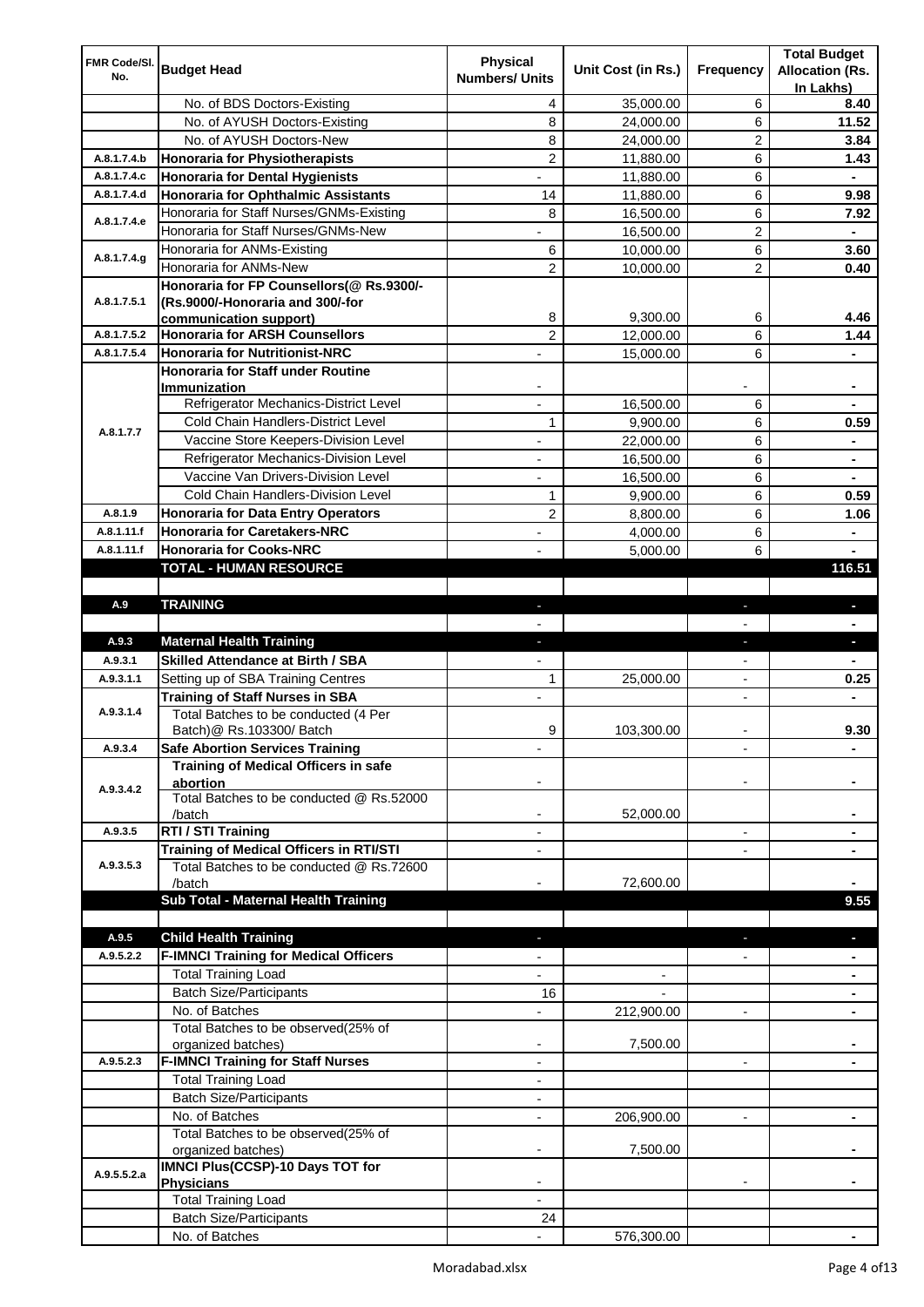| <b>FMR Code/SI.</b><br>No. | <b>Budget Head</b>                                                          | Physical<br><b>Numbers/ Units</b> | Unit Cost (in Rs.) | Frequency                | <b>Total Budget</b><br><b>Allocation (Rs.</b><br>In Lakhs) |
|----------------------------|-----------------------------------------------------------------------------|-----------------------------------|--------------------|--------------------------|------------------------------------------------------------|
|                            | Total Batches to be observed(25% of                                         |                                   |                    |                          |                                                            |
|                            | organized batches)<br>Sub Total- Child Health Training                      |                                   | 11,000.00          |                          |                                                            |
|                            |                                                                             |                                   |                    |                          |                                                            |
| A.9.7                      | Adolescent Reproductive and Sexual Health/<br><b>ARSH Training</b>          |                                   |                    |                          |                                                            |
|                            | <b>ARSH training for ANMs/LHVs</b>                                          |                                   |                    |                          |                                                            |
| A.9.7.4                    | Total Batches to be conducted@ Rs.71000/<br><b>Batch</b>                    | 3                                 | 71,000.00          |                          | 2.13                                                       |
|                            | <b>Sub Total- ARSH Training</b>                                             |                                   |                    |                          | 2.13                                                       |
|                            |                                                                             |                                   |                    |                          |                                                            |
| A.9.8.4.2                  | <b>Clinical Establishment Act</b>                                           | 1                                 | 798,000.00         |                          | 7.98                                                       |
|                            | <b>TOTAL - Training</b>                                                     |                                   |                    |                          | 19.66                                                      |
|                            |                                                                             |                                   |                    |                          |                                                            |
| A.10                       | <b>PROGRAMME MANAGEMENT</b>                                                 |                                   |                    |                          |                                                            |
| A.10.2                     | District Programme Management Support<br>Unit                               |                                   |                    |                          |                                                            |
|                            | <b>Contractual Staffs for DPMSU</b>                                         |                                   |                    |                          |                                                            |
| A.10.2.1                   | Honoraria for District Programme Manager                                    | 1                                 | 32,700.00          | 6                        | 1.96                                                       |
| A.10.2.2                   | Honoraria for District Accounts Manager                                     | 1                                 | 26,650.00          | 6                        | 1.60                                                       |
| A.10.2.3                   | Honoraria for District Data Manager(District<br>Data cum Account Assistant) | 1                                 | 18,150.00          | 6                        | 1.09                                                       |
| A.10.2.7                   | Honoraria for Office Assistant                                              | 1                                 | 7,000.00           | 6                        | 0.42                                                       |
| A.10.2.8.1                 | Operational Expenses for DPMU unit                                          | 1                                 | 75,000.00          | 6                        | 4.50                                                       |
| A.10.2.8.2                 | Honoraria for District Community Process<br>Manager                         | 1                                 | 26,650.00          | 6                        | 1.60                                                       |
|                            | Sub Total - DPMU                                                            |                                   |                    |                          | 11.17                                                      |
|                            |                                                                             |                                   |                    |                          |                                                            |
| A.10.3                     | <b>Block Programme Management Unit (BPMU)</b>                               | $\blacksquare$                    |                    | $\overline{\phantom{a}}$ | $\blacksquare$                                             |
| A.10.3.1                   | Honoraria for Block Programme Managers                                      | 8                                 | 20,000.00          | 6                        | 9.60                                                       |
| A.10.3.2                   | Honoraria for Block Accounts Managers                                       | 8                                 | 10,000.00          | 6                        | 4.80                                                       |
|                            | <b>Sub Total - DPMU</b>                                                     | J,                                |                    | J,                       | 14.40                                                      |
| A.10.6                     | <b>Concurrent Audit System</b>                                              | $\blacksquare$                    |                    | $\blacksquare$           |                                                            |
|                            | Budget For Block Units(Rs. 1500 per<br>Block/Quarter)                       | 8                                 | 1,500.00           | 4                        | ۰<br>0.48                                                  |
|                            | Budget For District (District HO Rs.                                        |                                   |                    |                          |                                                            |
|                            | 4500/Month)                                                                 | 1                                 | 4,500.00           | 12                       | 0.54                                                       |
|                            | <b>Sub Total - Concurrent Audit</b>                                         |                                   |                    |                          | 1.02                                                       |
| A.10.7                     | <b>Mobility Support, Field Visits</b>                                       | $\overline{\phantom{a}}$          |                    | $\overline{\phantom{a}}$ | ۰                                                          |
| A.10.7.2                   | Mobility Support-DPMU/District (2 Vehicles<br>per District per month)       | 2                                 | 25,000.00          | 12                       | 6.00                                                       |
|                            | Mobility Support-BPMU/Block (1 Vehicle per                                  |                                   |                    |                          |                                                            |
| A.10.7.3                   | District per Month)<br>Mobility Support for Div.PMU Division & AD           | 8                                 | 25,000.00          | 12                       | 24.00                                                      |
| A.10.7.4.1                 | Offices( 1 vehicle per Division)                                            | 1                                 | 25,000.00          | 12                       | 3.00                                                       |
|                            | Sub Total - Mobility Support, Field Visits                                  |                                   |                    |                          | 33.00                                                      |
|                            |                                                                             |                                   |                    |                          |                                                            |
|                            | <b>TOTAL - Programme Management</b>                                         |                                   |                    | ı                        | 59.59                                                      |
|                            | <b>GRAND TOTAL- RCH FLEXIPOOL</b>                                           | ٠                                 |                    | $\overline{\phantom{a}}$ | 1,233.38                                                   |
|                            |                                                                             | $\blacksquare$                    |                    | $\overline{\phantom{a}}$ |                                                            |
|                            |                                                                             |                                   |                    |                          |                                                            |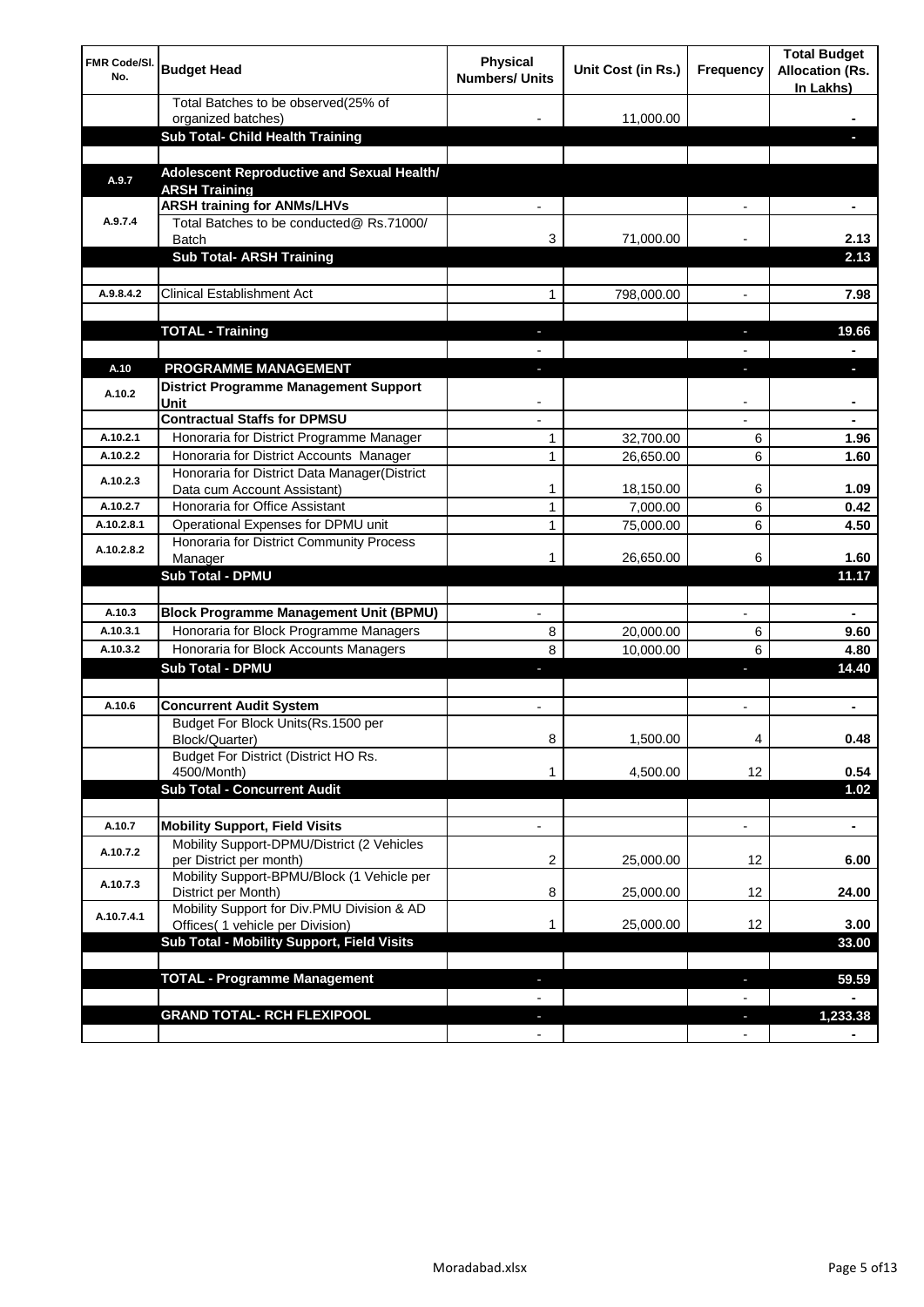| FMR Code/SI.<br>No.     | <b>Budget Head</b>                                                                                                          | <b>Physical</b><br><b>Numbers/ Units</b> | Unit Cost (in Rs.) | Frequency                | <b>Total Budget</b><br><b>Allocation (Rs.</b><br>In Lakhs) |
|-------------------------|-----------------------------------------------------------------------------------------------------------------------------|------------------------------------------|--------------------|--------------------------|------------------------------------------------------------|
| в                       | <b>MISSION FLEXIPOOL</b>                                                                                                    |                                          |                    | J,                       |                                                            |
| <b>B1</b>               | <b>ASHA</b>                                                                                                                 |                                          |                    |                          |                                                            |
| B1.1.1.4.2              | ASHA State Trainers - TOT (Module VI&VII)-                                                                                  |                                          |                    |                          |                                                            |
|                         | National Level-Cost of TA/DA                                                                                                | 5                                        | 15,000.00          |                          | 0.75                                                       |
| B1.1.3.3                | <b>Incentive for FP</b><br>Incentive for ASHA @ Rs. 1000 if a couple                                                        |                                          |                    |                          |                                                            |
| B1.1.3.3.1              | adopts permanent methods after 02<br>children(Assumed that 15.56 % clients<br>adopts permanent methods after 02             |                                          |                    |                          |                                                            |
| B1.1.3.5                | children).<br><b>Other incentive</b>                                                                                        | 662                                      | 1,000.00           |                          | 6.62                                                       |
|                         |                                                                                                                             |                                          |                    | $\blacksquare$           |                                                            |
| B1.1.3.5.1              | On taking Complicated On pregnancy cases<br>or New born cases to the health facility<br>@Rs.150/- case (up to 3 cases/year) | 2,218                                    | 150.00             | 3                        | 9.98                                                       |
| B1.1.3.5.3              | Birth & Death Registration (For 30 birth & 9<br>deaths/ASHA) - Amount Approved 90% Only                                     | 2,218                                    | 180.00             |                          | 3.59                                                       |
|                         | TA/DA for attending Monthly Meetings                                                                                        |                                          |                    |                          |                                                            |
| B1.1.3.5.5              | @Rs.100/Meeting - Amount Approved 90%                                                                                       |                                          |                    |                          |                                                            |
|                         | Only                                                                                                                        | 2,218                                    | 100.00             | 12                       | 23.95                                                      |
|                         | Maternal Death Audit Information                                                                                            |                                          |                    |                          |                                                            |
| B <sub>1.1</sub> .3.5.6 | (@Rs.200/Case)-Amount Approved 50%<br>Only                                                                                  | 280                                      | 200.00             |                          | 0.28                                                       |
|                         | Incentives to ASHA Sangini(@Rs.150 for                                                                                      |                                          |                    |                          |                                                            |
| B1.1.3.5.12             | one field visit and 20 visits per month)                                                                                    | 77                                       | 3,000.00           | 10                       | 23.10                                                      |
| B1.1.3.6                | <b>Other Activities</b>                                                                                                     |                                          |                    |                          | ä,                                                         |
| B1.1.3.6.1              | ASHA Divas/Annual ASHA Samellan-                                                                                            |                                          |                    |                          |                                                            |
|                         | (Amount Approved 70% Only)                                                                                                  | 2,218                                    | 250.00             |                          | 3.88                                                       |
|                         | <b>ASHA Payment Voucher</b>                                                                                                 | 2,218                                    | 25.00              |                          | 0.55                                                       |
| B1.1.3.6.3              | <b>ASHA Master Payment Register</b>                                                                                         | 8                                        | 150.00             |                          | 0.01                                                       |
|                         | <b>ASHA Sangini Format</b>                                                                                                  | 77                                       | 50.00              |                          | 0.04                                                       |
| B1.1.4                  | Awards to ASHA's/Link workers                                                                                               | 8                                        | 5,000.00           | $\overline{a}$           | 0.40                                                       |
| B1.1.5                  | <b>ASHA Resource Centre/ASHA Mentoring</b><br>Group<br>Mobility Costs ASHA Mentoring Group for                              | $\overline{\phantom{a}}$                 |                    | $\overline{\phantom{a}}$ | ٠                                                          |
| B1.1.5.4                | district*4 meetings@Rs.2500/meeting                                                                                         | 4                                        | 2,500.00           |                          | 0.10                                                       |
|                         | <b>Sub Total - ASHA</b>                                                                                                     |                                          |                    |                          | 73.27                                                      |
|                         |                                                                                                                             |                                          |                    |                          |                                                            |
| <b>B2</b>               | <b>Untied Funds</b>                                                                                                         | E.                                       |                    |                          |                                                            |
| B <sub>2.1</sub>        | No. of CHCs/SDH and Amount Approved 71%<br>Only                                                                             | 8                                        | 50,000.00          | 1                        | 2.84                                                       |
| <b>B2.2</b>             | No. of PHCs and Amount Approved 93% Only                                                                                    | 27                                       |                    | 1                        | 6.28                                                       |
|                         | No. of Sub Centres and Amount Approved                                                                                      |                                          | 25,000.00          |                          |                                                            |
| <b>B2.3</b>             | 46% Only                                                                                                                    | 261                                      | 10,000.00          | 1                        | 12.01                                                      |
| <b>B2.4</b>             | No. of VHNSCs and Amount Approved 36%                                                                                       |                                          |                    |                          |                                                            |
|                         | Only                                                                                                                        | 578                                      | 10,000.00          | 1                        | 20.81                                                      |
|                         | <b>Sub Total - Untied Funds</b>                                                                                             |                                          |                    |                          | 41.93                                                      |
|                         |                                                                                                                             |                                          |                    |                          |                                                            |
| <b>B.3</b>              | <b>Annual Maintenance Grants</b>                                                                                            | J,                                       |                    |                          | $\overline{\phantom{a}}$                                   |
| <b>B3.1</b>             | No. of CHCs and Amount Approved 70% Only                                                                                    | 8                                        | 100,000.00         | 1                        | 5.60                                                       |
| <b>B3.2</b>             | No. of PHCs and Amount Approved 69% Only                                                                                    | 25                                       | 50,000.00          | 1                        | 8.63                                                       |
| <b>B3.3</b>             | No. of Sub Centres and Amount Approved<br>49% Only                                                                          | 161                                      | 10,000.00          | 1                        | 7.89                                                       |
|                         | <b>Sub Total - AMG</b>                                                                                                      |                                          |                    | п                        | 22.11                                                      |
|                         |                                                                                                                             |                                          |                    |                          |                                                            |
| <b>B.6</b>              | <b>Corpus Grants to HMS/RKS</b>                                                                                             | J,                                       |                    | ı                        | $\overline{\phantom{a}}$                                   |
| B6.1                    | District Hospitals (DH+DWH)                                                                                                 | 2                                        |                    | $\overline{\phantom{0}}$ |                                                            |
|                         | Amount Approved for District Hospitals                                                                                      |                                          |                    |                          | 5.48                                                       |
| B6.2                    | No. of CHCs and Amount Approved 90% Only                                                                                    | 8                                        | 100,000.00         | 1                        | 7.20                                                       |
| B6.3                    | No. of PHCs and Amount Approved 90% Only                                                                                    | 27                                       | 50,000.00          | 1                        | 12.15                                                      |
|                         | <b>Sub Total - HMS/RKS</b>                                                                                                  |                                          |                    |                          | 24.83                                                      |
|                         |                                                                                                                             |                                          |                    |                          |                                                            |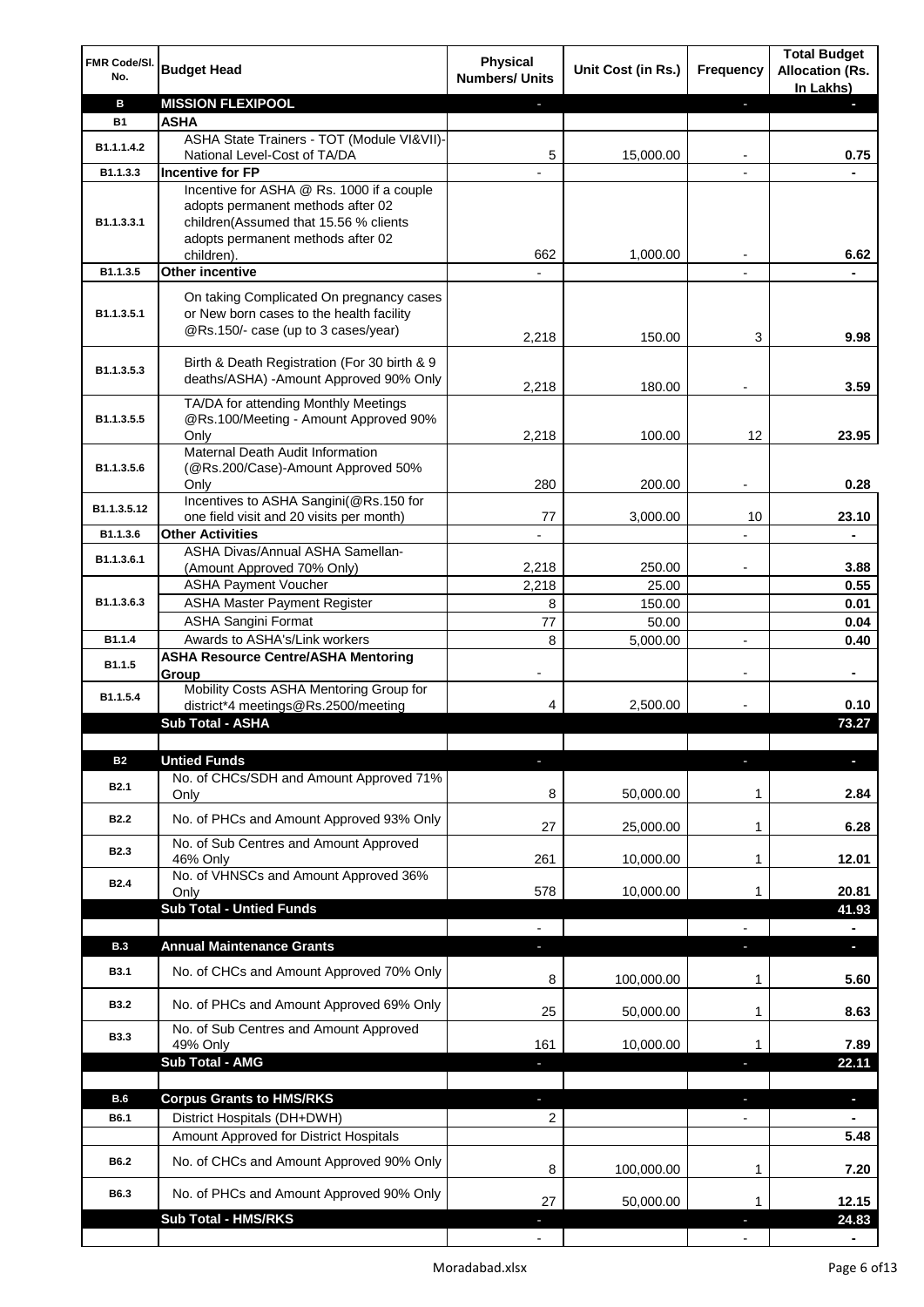| FMR Code/SI.<br>No. | <b>Budget Head</b>                                                                                                         | <b>Physical</b><br><b>Numbers/ Units</b> | Unit Cost (in Rs.) | <b>Frequency</b>         | <b>Total Budget</b><br><b>Allocation (Rs.</b> |
|---------------------|----------------------------------------------------------------------------------------------------------------------------|------------------------------------------|--------------------|--------------------------|-----------------------------------------------|
| <b>B9</b>           | <b>Mainstreaming of AYUSH</b>                                                                                              | $\blacksquare$                           |                    | ٠                        | In Lakhs)<br>н                                |
| <b>B.9.1</b>        | <b>Medical Officers (Only AYUSH)</b>                                                                                       | $\overline{\phantom{a}}$                 |                    | $\overline{\phantom{a}}$ |                                               |
| B.9.1.1             | <b>Contractual Medical Officers</b>                                                                                        | 21                                       | 24,000.00          | 6                        | 30.24                                         |
| <b>B.9.2</b>        | <b>AYUSH Pharmacists</b>                                                                                                   | 10                                       | 9,000.00           | 6                        | 5.40                                          |
|                     | <b>Sub Total (AYUSH)</b>                                                                                                   | ٠                                        |                    | J,                       | 35.64                                         |
|                     |                                                                                                                            |                                          |                    |                          |                                               |
| <b>B10</b>          | <b>IEC-BCC Activities</b>                                                                                                  | J,                                       |                    | J,                       | O.                                            |
| <b>B.10.2</b>       | Implementation of BCC/IEC Activities at                                                                                    |                                          |                    |                          |                                               |
| B.10.5.2            | district level<br>Printing of WIFS Cards, Referral Slips, etc                                                              |                                          |                    |                          | 5.00                                          |
|                     |                                                                                                                            |                                          |                    |                          |                                               |
|                     | WIFS Cards for School Children(No. of Cards)                                                                               |                                          | 4.00               |                          |                                               |
|                     | Sub Total (IEC/BCC)                                                                                                        | $\blacksquare$                           |                    | ٠                        | 5.00                                          |
|                     |                                                                                                                            |                                          |                    |                          |                                               |
| <b>B15</b>          | <b>Planning, Implementation and Monitoring</b>                                                                             |                                          |                    |                          |                                               |
| B15.2               | <b>Quality Assurance</b>                                                                                                   |                                          |                    |                          |                                               |
| B15.2.2             | <b>Quality Assurance Committees</b>                                                                                        |                                          |                    |                          |                                               |
|                     | <b>Division Level</b>                                                                                                      |                                          |                    |                          |                                               |
|                     | One time establishment @ Rs. 1.00 Lakh/<br>Division (Amount Approved 50% Only)                                             | 1                                        | 100,000.00         | 1                        | 0.50                                          |
|                     | Operational Expenses @Rs. 5000/month/                                                                                      |                                          |                    |                          |                                               |
|                     | division (Amount Approved 50% Only)                                                                                        | 1                                        | 5,000.00           | 12                       | 0.30                                          |
|                     | <b>District Level</b>                                                                                                      |                                          |                    |                          |                                               |
|                     | One time establishment @ Rs. 1.00 Lakh/<br>District (Amount Approved 50% Only)                                             | 1                                        | 100,000.00         | 1                        | 0.50                                          |
|                     | Operational Expenses @Rs. 5000/ Month/<br>District (Amount Approved 50% Only)                                              | 1                                        | 5,000.00           | 12                       | 0.30                                          |
| B15.2.4             | <b>Review meetings</b>                                                                                                     |                                          |                    |                          | $\blacksquare$                                |
| B15.2.4.2           | <b>Division Level</b>                                                                                                      |                                          |                    |                          |                                               |
|                     | Review meetings @ Rs 10000/- per meeting<br>for 4 meeting per division (Amount Approved<br>50% Only)                       | 1                                        | 10,000.00          | 4                        | 0.20                                          |
|                     | <b>District Level</b>                                                                                                      |                                          |                    |                          |                                               |
|                     | Review meetings @ Rs 10000/- per meeting<br>for 4 meeting per District (Amount Approved<br>50% Only)                       | 1                                        | 10,000.00          | 4                        | 0.20                                          |
| B15.2.5             | <b>Other Block Level Activities</b>                                                                                        |                                          |                    |                          |                                               |
| B15.2.5.1           | Block QA visioning meeting (Orienting<br><b>Block Officials on Facility Solutions Levels-</b><br>Amount Approved 50% Only) | 1                                        | 35,000.00          | 1                        | 0.18                                          |
|                     | Quality Management System (QMS) training                                                                                   |                                          |                    |                          |                                               |
| B15.2.5.2           | workshop - (Amount Approved 50% Only)                                                                                      | 1                                        | 100,000.00         | 1                        | 0.50                                          |
|                     | <b>Sub Total - Quality Assurance</b>                                                                                       | L                                        |                    | J.                       | 2.68                                          |
|                     |                                                                                                                            |                                          |                    |                          | $\blacksquare$                                |
| B15.3               | <b>Monitoring and Evaluation</b>                                                                                           |                                          |                    |                          | $\blacksquare$                                |
| B15.3.1.6.3         | Honoraria of Data Entry Operators for MCTS                                                                                 | 8                                        | 11,000.00          | 6                        | 5.28                                          |
| B15.3.2             | <b>Computerization HMIS and E-governance</b>                                                                               |                                          |                    |                          |                                               |
|                     | HMIS Operational Cost (excluding HR & Trainings)-                                                                          |                                          |                    |                          |                                               |
|                     | Expenses for Internet @1500/month/<br>computer for 951 Nos                                                                 | 10                                       | 1,500.00           | 12                       | 1.80                                          |
| B15.3.2.1.a         | Expenses for Internet Rs.750/pm/block<br>computer(new) for 820 Nos.                                                        | 8                                        | 750.00             | 12                       | 0.72                                          |
|                     | <b>Expenses for Internet Data Card</b><br>@Rs.750/pm/Computer (new) for 75 Nos.                                            | 1                                        | 750.00             | 12                       | 0.09                                          |
|                     | Expenses for Internet Data Card<br>@Rs.750/pm/Computer (new) for 18 Nos.                                                   | 1                                        | 750.00             | 12                       | 0.09                                          |
| B15.3.2.1.d         | Other Office and admin expenses                                                                                            |                                          |                    |                          |                                               |
| B15.3.2.1.d.2       | Maintenance of Computers/AMC/etc -HMIS<br>(Block -PHC/CHC, CH, CMF (M/F) Old<br>@Rs. 4000/unit for 951 no.                 | 10                                       | 4,000.00           | 1                        | 0.40                                          |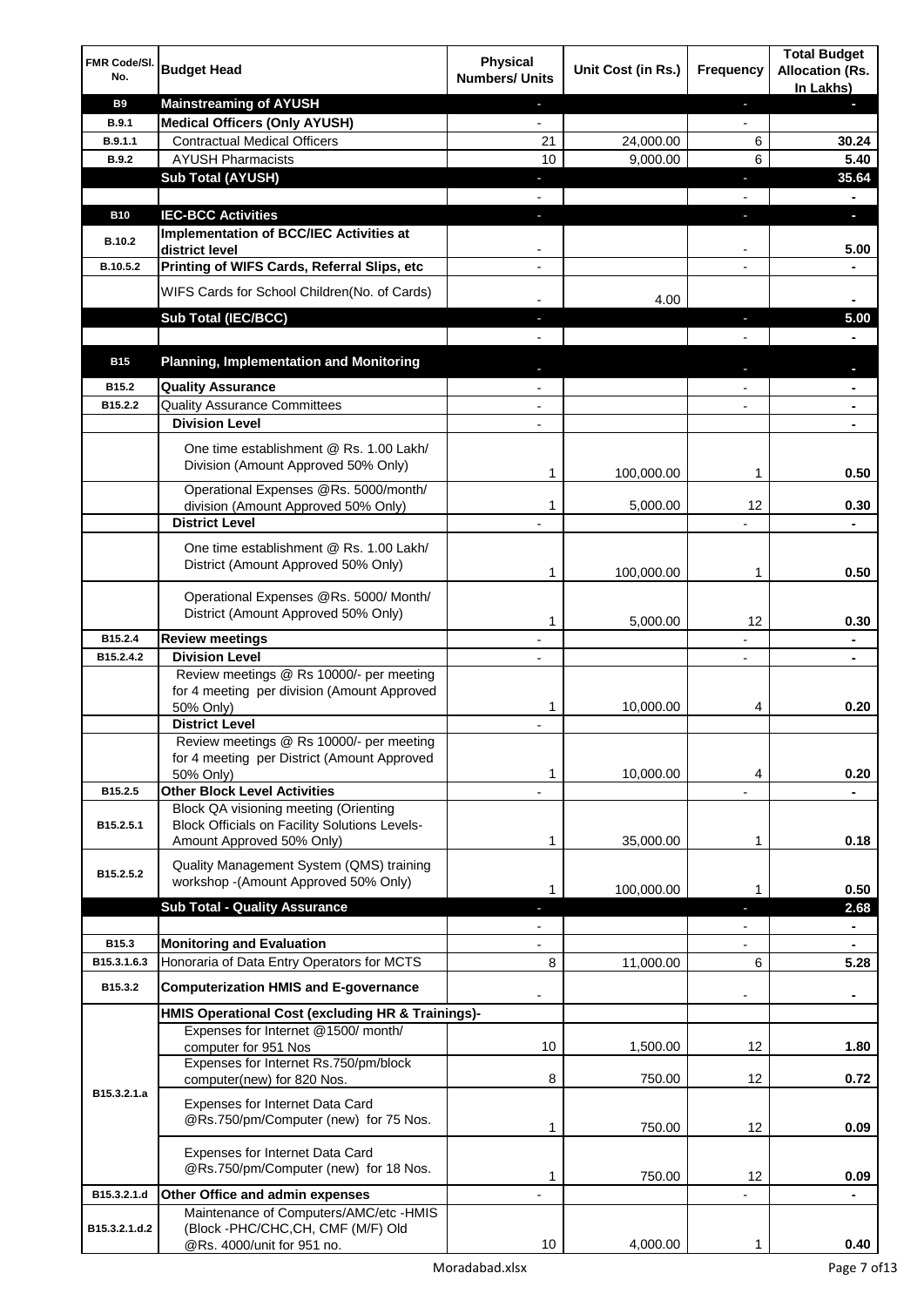| FMR Code/SI.<br>No.   | <b>Budget Head</b>                                                                               | <b>Physical</b><br><b>Numbers/ Units</b> | Unit Cost (in Rs.) | Frequency                     | <b>Total Budget</b><br><b>Allocation (Rs.</b><br>In Lakhs) |
|-----------------------|--------------------------------------------------------------------------------------------------|------------------------------------------|--------------------|-------------------------------|------------------------------------------------------------|
| B15.3.2.1.d.3         | Purchase of computer consumables/Admin<br>Expenses @ Rs.1000.00 for 951 no.-Six<br><b>Months</b> | 10                                       | 1,000.00           | 6                             | 0.60                                                       |
| B15.3.2.2.a           | MCTS Operational Cost (excluding HR &<br>Trainings)                                              |                                          |                    |                               |                                                            |
|                       | Procurement of                                                                                   |                                          |                    |                               |                                                            |
| B15.3.2.2.b           | computers/Printers/Cartridges, etc. -<br>@50,000.00/Computer Systems for 820 No.                 | 8                                        | 50,000.00          | 1                             | 4.00                                                       |
| B15.3.2.2.d           | Other Office and admin expenses<br>@12,000.00 per year -820 No.(New)                             | 8                                        | 12,000.00          | 1                             | 0.96                                                       |
| B15.3.3               | Other M & E Activities                                                                           | $\overline{a}$                           |                    | $\overline{a}$                | $\blacksquare$                                             |
| B15.3.3.5             | Review Meetings for MCTS @ Rs<br>4,000/meeting for 12 meetings                                   | 1.                                       | 4,000.00           | 12                            | 0.48                                                       |
|                       | <b>Sub Total - Monitoring and Evaluation</b>                                                     |                                          |                    |                               | 14.42                                                      |
|                       |                                                                                                  |                                          |                    |                               | ٠                                                          |
| <b>B.16</b>           | <b>PROCUREMENT</b>                                                                               |                                          |                    |                               | ٠                                                          |
| B <sub>16.1.1</sub>   | <b>Procurement of Equipments: MH</b>                                                             |                                          |                    |                               |                                                            |
| B <sub>16.1.1.2</sub> | MVA / EVA Kits for Safe Abortion services                                                        | 10                                       | 2,500.00           | $\overline{a}$                | 0.25                                                       |
| B16.1.6<br>B16.1.6.1  | <b>Equipments for ARSH/ School Health</b><br>Equipments for ARSH Clinics (New)                   | $\overline{2}$                           | 15,000.00          | 1                             | 0.30                                                       |
|                       | <b>Sub Total (Procurement of Equipments)</b>                                                     |                                          |                    |                               | 0.55                                                       |
|                       |                                                                                                  |                                          |                    |                               |                                                            |
| B.16.2.1              | Drugs & supplies for MH                                                                          | $\overline{\phantom{a}}$                 |                    | $\overline{a}$                | ۰                                                          |
| B.16.2.1.2            | Drugs for Safe Abortion (No. of MMA<br>estimated in year 2013-14)                                | 498                                      | 200.00             |                               | 1.00                                                       |
| B.16.2.4              | <b>Supplies for IMEP</b>                                                                         |                                          |                    |                               |                                                            |
| B.16.2.4.1            | Bio-Medical Waste Management-District<br>level                                                   |                                          |                    | $\overline{a}$                | 15.76                                                      |
| B.16.2.4.2            | Bio-Medical Waste Management-CHC level                                                           |                                          |                    |                               | 9.44                                                       |
| B.16.2.4.3            | Cleaning/Washing, House keeping and<br>Laundry Management - District Level                       |                                          |                    |                               | 25.94                                                      |
| B.16.2.4.4            | Cleaning/Washing, House keeping and<br>Laundry Management - CHC/PHC Level                        |                                          |                    |                               | 12.24                                                      |
|                       | <b>ASHA Drug Kits</b>                                                                            |                                          |                    |                               |                                                            |
| B.16.2.5.2            | Drug Kit replenishment for ASHAs @ Rs.<br>300/ASHA                                               | 1,492                                    | 300.00             |                               | 4.48                                                       |
| B.16.2.6              | Drugs & supplies for WIFS                                                                        |                                          |                    |                               |                                                            |
|                       | For Govt. & Govt. aided Schools (Classes VI<br>to XII)                                           |                                          |                    |                               |                                                            |
|                       | <b>Total Beneficiaries</b>                                                                       | 63,938                                   |                    |                               |                                                            |
| B.16.2.6.1            | IFA Tables Required at District (<br>Beneficiary* 52 Tabs)                                       | 3,324,757                                | 0.12               | $\overline{a}$                | 3.99                                                       |
| B.16.2.6.2            | Albendazole Tablets Required at District                                                         |                                          |                    |                               |                                                            |
| B.16.2.7              | (Beneficiary *2 Tabs)<br>Drugs & Supplies under SHP                                              | 127,875<br>$\blacksquare$                | 1.00               | ٠<br>$\overline{\phantom{0}}$ | 1.28<br>$\blacksquare$                                     |
|                       | <b>For Aganwadi Centres</b>                                                                      |                                          |                    |                               | ٠                                                          |
|                       | Expected No. of Children at AWCs                                                                 | 68,550                                   |                    |                               | ۰                                                          |
|                       | No. of IFA Bottles (One bottle of 100<br>ml./child)                                              | 68,550                                   | 10.00              |                               | 6.86                                                       |
|                       | Albendazole Tablets (2 tablets per Child)                                                        | 137,100                                  | 1.00               |                               | 1.37                                                       |
|                       | For Primary Schools(For Govt. & Govt.                                                            |                                          |                    |                               |                                                            |
|                       | aided Schools Classes I to V)<br>Expected No. of Children in Schools                             | 116,300                                  |                    |                               |                                                            |
|                       | No. of Tablets Required at District (52                                                          |                                          |                    |                               |                                                            |
|                       | Tabs./ Beneficiary)<br>No. of Tablets Required at District (2 Tabs./                             | 6,047,595                                | 0.12               |                               | 7.26                                                       |
|                       | Beneficiary)                                                                                     | 232,600                                  | 1.00               |                               | 2.33                                                       |
|                       | <b>Medicines for Teams</b>                                                                       |                                          |                    |                               |                                                            |
|                       | No. of Blocks<br>First Time Medicines For Teams (2 Teams                                         | 8                                        |                    |                               |                                                            |
|                       | in Each Block)                                                                                   | 16                                       | 18,000.00          |                               | 2.88                                                       |
|                       | Sub Total (Procurement of Drugs & Supplies)                                                      |                                          |                    |                               | 94.81                                                      |
|                       |                                                                                                  |                                          |                    |                               |                                                            |
| <b>B.17</b>           | <b>Drugs Warehouses/Logistics Management</b>                                                     |                                          |                    |                               |                                                            |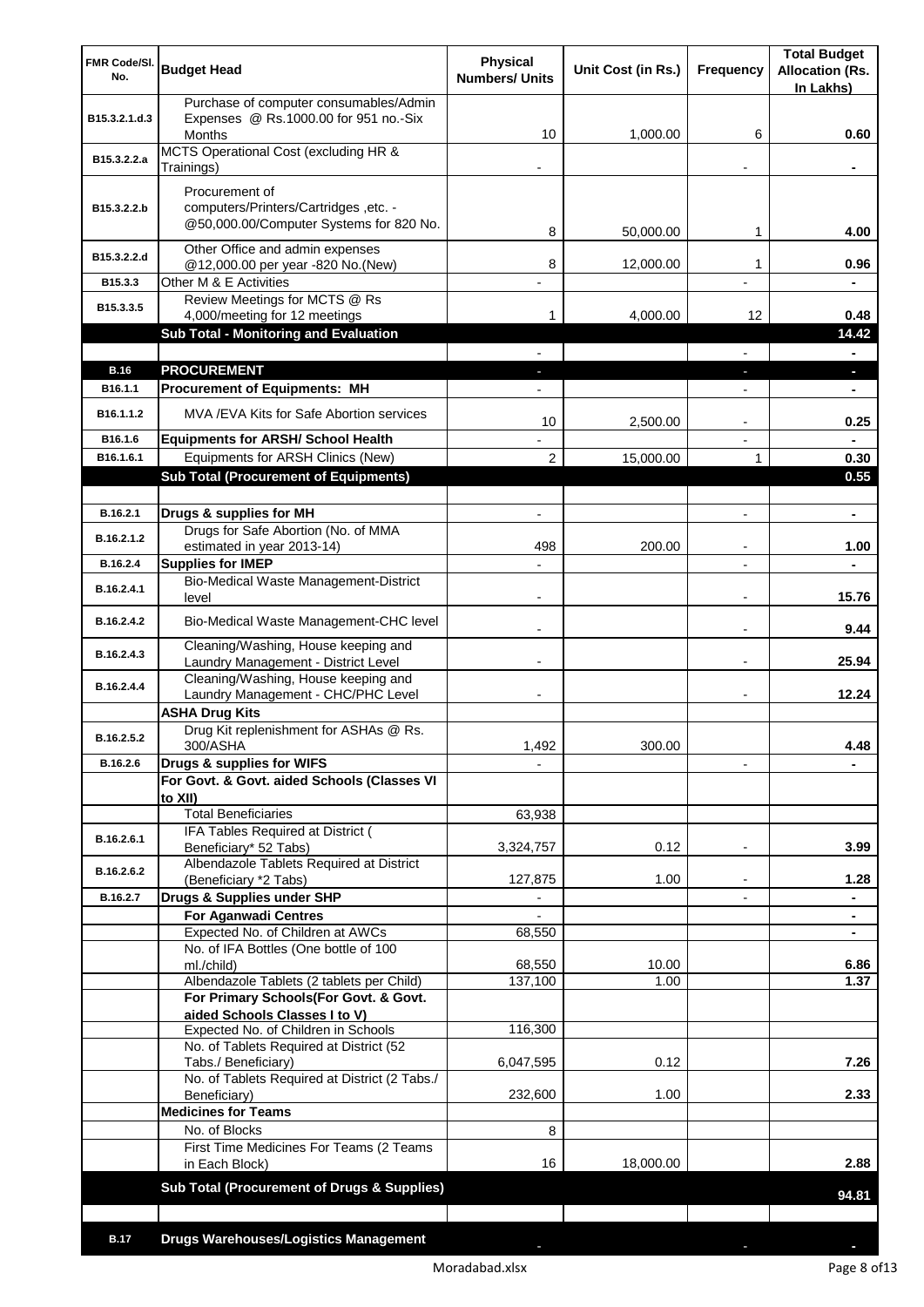| FMR Code/SI.<br>No. | <b>Budget Head</b>                                                                    | Physical<br><b>Numbers/ Units</b> | Unit Cost (in Rs.) | Frequency                | <b>Total Budget</b><br><b>Allocation (Rs.</b><br>In Lakhs) |
|---------------------|---------------------------------------------------------------------------------------|-----------------------------------|--------------------|--------------------------|------------------------------------------------------------|
|                     | Honoraria of Staff at Regional Drug                                                   |                                   |                    |                          |                                                            |
|                     | Warehouse<br>Accountant                                                               |                                   | 10,000.00          | 6                        |                                                            |
|                     | Computer Operator Cum Store Keeper                                                    |                                   | 10,000.00          | 6                        |                                                            |
|                     | Fork-Lift Operator cum Mechanic                                                       |                                   | 6,500.00           | 6                        |                                                            |
| <b>B.17.1</b>       | Fourth class / Loader                                                                 | $\overline{\phantom{0}}$          | 6,500.00           | 6                        |                                                            |
|                     | Generator Operator cum Electrician                                                    |                                   | 5,000.00           | 6                        |                                                            |
|                     | Sweeper                                                                               |                                   | 3,500.00           | 6                        |                                                            |
|                     | <b>Armed Guards</b>                                                                   | ٠                                 | 6,335.00           | 6                        |                                                            |
|                     | <b>General Guards</b>                                                                 | ٠                                 | 5,157.00           | 6                        | $\blacksquare$                                             |
|                     | Gardener                                                                              | $\overline{\phantom{0}}$          | 3,000.00           | 6                        | $\blacksquare$                                             |
|                     | Honoraria of Staff at District Drug<br>Warehouse                                      |                                   |                    |                          |                                                            |
|                     | Computer Operator Cum Store Keeper                                                    | 1                                 | 10,000.00          | 6                        | 0.60                                                       |
| <b>B.17.3</b>       | Generator Operator Cum Mechanic/Electricia                                            | 1                                 | 5,000.00           | 6                        | 0.30                                                       |
|                     | Loader                                                                                | 1                                 | 5,000.00           | 6                        | 0.30                                                       |
|                     | Choukidar                                                                             | 1                                 | 5,000.00           | 6                        | 0.30                                                       |
|                     | Part-time Sweeper                                                                     | $\mathbf{1}$                      | 2,500.00           | 6                        | 0.15                                                       |
| B.17.4.1            | <b>Operational Cost for Regional Drug ware</b><br>House                               |                                   |                    |                          |                                                            |
|                     | <b>Electricity Charges</b>                                                            |                                   |                    |                          |                                                            |
|                     | <b>Telephone Charges</b>                                                              |                                   |                    |                          |                                                            |
|                     | POL & Maintenance of DG Sets                                                          |                                   |                    |                          |                                                            |
|                     | Stationary                                                                            |                                   |                    |                          | $\blacksquare$                                             |
|                     | Contingency                                                                           |                                   |                    |                          |                                                            |
|                     | <b>Sub Total-Drug Ware Houses</b>                                                     |                                   |                    |                          | 1.65                                                       |
|                     |                                                                                       |                                   |                    |                          |                                                            |
|                     | <b>GRAND TOTAL- MISSION FLEXIPOOL</b>                                                 |                                   |                    |                          | 316.88                                                     |
|                     |                                                                                       |                                   |                    |                          |                                                            |
| $\mathbf{c}$        | <b>IMMUNISATION</b>                                                                   |                                   |                    |                          |                                                            |
| C.1                 | RI strengthening project (Review meeting,<br>Mobility support, Outreach services etc) |                                   |                    |                          |                                                            |
| C.1.a               | Mobility Support for supervision for district<br>level officers @Rs 250000/- Year     | 1                                 | 250,000.00         |                          | 2.50                                                       |
| C.1.b               | Mobility support for supervision at State<br>level                                    |                                   |                    |                          |                                                            |
|                     | Printing and dissemination of Immunization                                            |                                   |                    |                          |                                                            |
| C.1.c               | cards, tally sheets, monitoring forms etc.@<br>Rs 10 /- Beneficiary                   |                                   |                    |                          |                                                            |
|                     | Support for Quarterly State level review                                              | 109,848                           | 10.00              |                          | 10.98                                                      |
| C.1.d               | meetings of district officer<br>Quarterly review meetings exclusive for RI            |                                   |                    |                          |                                                            |
|                     | at district level with Block Mos, CDPO, and                                           |                                   |                    |                          |                                                            |
| C.1.e               | other stake holders (@ Rs 100/- per                                                   |                                   |                    |                          |                                                            |
|                     | participant(5 participant / block)                                                    | 160                               | 100.00             |                          | 0.16                                                       |
|                     | Quarterly review meetings exclusive for RI                                            |                                   |                    |                          |                                                            |
|                     | at block level @Rs 50/- per person as                                                 |                                   |                    |                          |                                                            |
| C.1.f               | honorarium/Asha(For travel) & Rs 25 per                                               |                                   |                    |                          |                                                            |
|                     | person at the disposal of MOIC for meeting                                            |                                   |                    |                          |                                                            |
|                     | expenses (Refreshment, stationery and<br>mis.)                                        | 8,872                             | 75.00              |                          | 6.65                                                       |
|                     | Focus on slum & underserved areas in                                                  |                                   |                    |                          |                                                            |
|                     | urban areas/alternative vaccinator for slums                                          |                                   |                    |                          |                                                            |
|                     | (Hiring of ANM @ 450/-per session for four                                            |                                   |                    |                          |                                                            |
| C.1.g               | sessions/month/slum of 10000 population                                               |                                   |                    |                          |                                                            |
|                     | and Rs.300/ month as contingency per slum                                             |                                   |                    |                          |                                                            |
|                     | i.e.Rs.2100/-month/slum of 10000                                                      |                                   | 2,100.00           | $\overline{\phantom{a}}$ | 25.20                                                      |
|                     | population)<br>Mobilization of children through ASHA or                               | 1,200                             |                    |                          |                                                            |
| C.1.h               | other mobilizers(@Rs 150/-per session)                                                | 30,638                            | 150.00             |                          | 45.96                                                      |
| C.1.i               | Alternative vaccine delivery in hard to reach                                         |                                   |                    |                          |                                                            |
|                     | areas(@Rs 150/-per session)                                                           | 4,462                             | 150.00             | $\overline{\phantom{a}}$ | 6.69                                                       |
| C.1.j               | Alternative Vaccine Delivery in other                                                 |                                   |                    |                          |                                                            |
|                     | areas(@Rs. 75/- per session)<br>To develop micro plan at sub-centre level(@           | 26,176                            | 75.00              |                          | 19.63                                                      |
| C.1.k               | Rs 100/- per sub centre)                                                              | 287                               | 100.00             |                          | 0.29                                                       |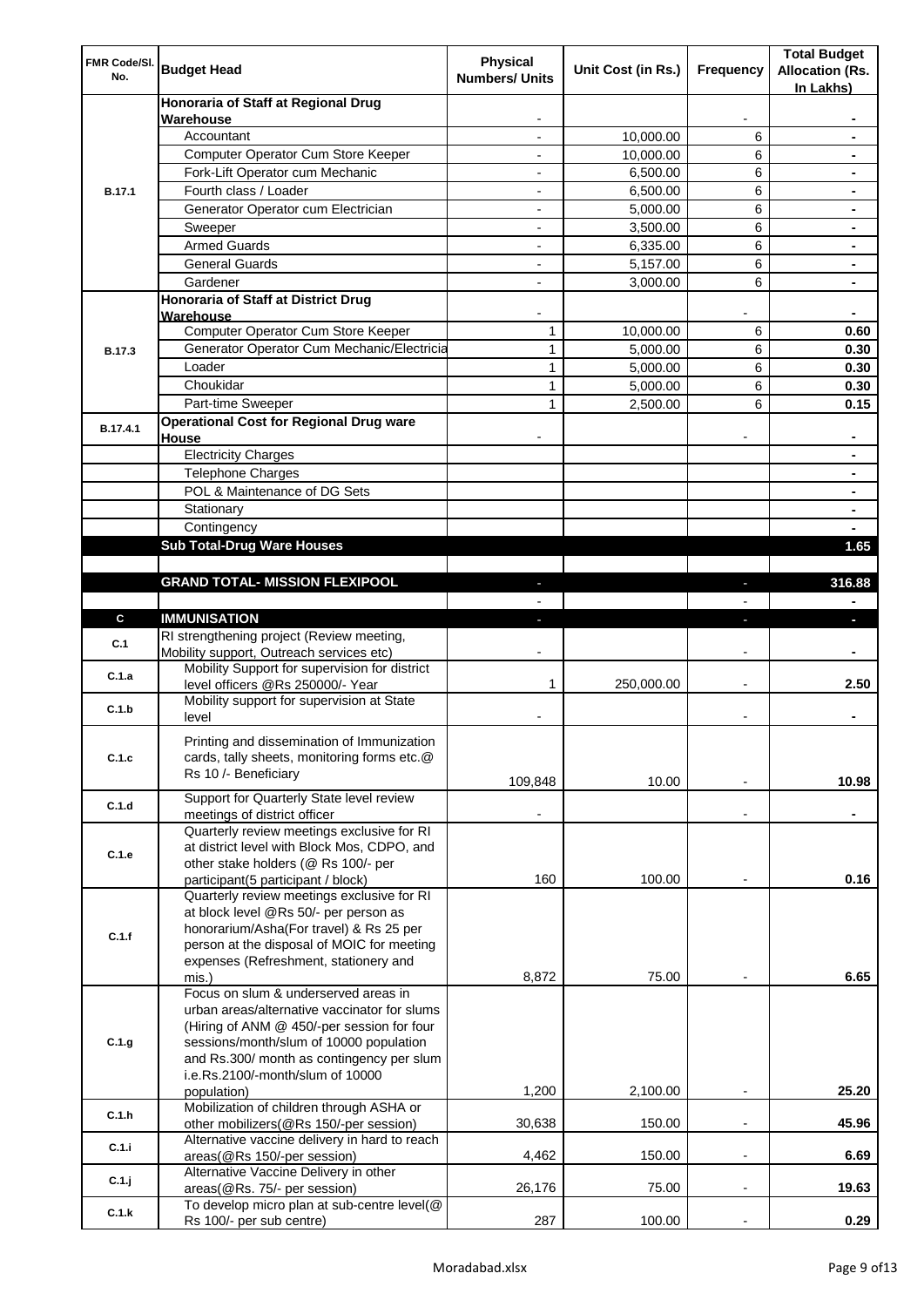| FMR Code/SI.<br>No. | <b>Budget Head</b>                                                                        | <b>Physical</b><br><b>Numbers/ Units</b> | Unit Cost (in Rs.) | Frequency                | <b>Total Budget</b><br><b>Allocation (Rs.</b> |
|---------------------|-------------------------------------------------------------------------------------------|------------------------------------------|--------------------|--------------------------|-----------------------------------------------|
|                     | For consolidation of micro plans at block                                                 |                                          |                    |                          | In Lakhs)                                     |
| C.1.1               | level (@ Rs 1000/-per block per PHC and                                                   |                                          |                    |                          |                                               |
|                     | Rs 2000/- per district)                                                                   | 11                                       | 1,000.00           | $\overline{\phantom{a}}$ | 0.11                                          |
|                     | POL for vaccine delivery from State to                                                    |                                          |                    |                          |                                               |
| C.1.m               | district and from district to PHC/CHCs(@ Rs                                               |                                          |                    |                          |                                               |
|                     | 150000/- per district per year)                                                           | 1                                        | 150,000.00         |                          | 1.50                                          |
|                     | Consumables for computer including                                                        |                                          |                    |                          |                                               |
| C.1.n               | provision for internet access for RIMS (@<br>Rs 400/- per month per district)             | 1                                        | 400.00             | 12                       | 0.05                                          |
|                     | Red/Black plastic bags etc.(@ Rs 3 per bag                                                |                                          |                    |                          |                                               |
| C.1.o               | and 2 bags per session)                                                                   | 33,700                                   | 3.00               | $\overline{2}$           | 2.02                                          |
|                     | Hub Cutter/Bleach/Hypochlorite solution/                                                  |                                          |                    |                          |                                               |
| C.1.p               | Twin buckets(@ Rs 1200/- per PHC/CHC                                                      |                                          |                    |                          |                                               |
|                     | per year)                                                                                 | 9                                        | 1,200.00           |                          | 0.11                                          |
| C.1.q               | Safety Pits(@ Rs 5250/- per pit)                                                          | 5                                        | 5,250.00           | $\blacksquare$           | 0.26                                          |
|                     | Other Specific requirement                                                                |                                          |                    |                          |                                               |
|                     | Fund for annual maintenance operation of                                                  |                                          |                    |                          |                                               |
|                     | WIC/WIF at division level @ Rs.40000/unit                                                 |                                          |                    |                          |                                               |
|                     | of WIC/WIF                                                                                | 2                                        | 40,000.00          |                          | 0.80                                          |
|                     | POL for generators and operational<br>expenses at divisional vaccine storage point        |                                          |                    |                          |                                               |
| C.1.r               | @ Rs 2.00 Lakhs/ year/division vaccine                                                    |                                          |                    |                          |                                               |
|                     | store points                                                                              | 1                                        | 200,000.00         |                          | 2.00                                          |
|                     | Electricity bill for WIC/WIF AT state and                                                 |                                          |                    |                          |                                               |
|                     | divisional level @ Rs 1.50Lakhs/year                                                      |                                          |                    |                          |                                               |
|                     | /division store points                                                                    | 1                                        | 150,000.00         |                          | 1.50                                          |
|                     | <b>AEFI Kits</b>                                                                          | 84                                       | 200.00             |                          | 0.17                                          |
| C.2                 | <b>Salary of Contractual Staffs</b>                                                       |                                          |                    |                          |                                               |
| C.2.2               | Computer Assistants at District level                                                     | 1                                        | 10,000.00          | 6                        | 0.60                                          |
| C.3                 | <b>Training under Immunisation</b>                                                        |                                          |                    |                          |                                               |
|                     | District level Orientation training including                                             |                                          |                    |                          |                                               |
|                     | Hep B, Measles, AEFI & JE(wherever                                                        |                                          |                    |                          |                                               |
|                     | required) for 2 days ANM, Multi Purpose                                                   |                                          |                    |                          |                                               |
| C.3.1               | Health Worker (Male), LHV, Health<br>Assistant (Male/Female), Nurse Midwives,             |                                          |                    |                          |                                               |
|                     | BEEs & other staff (as per RCH norms) @                                                   |                                          |                    |                          |                                               |
|                     | <b>Rs 46200/batch</b>                                                                     | 18                                       | 46,200.00          |                          | 8.32                                          |
|                     | Three day training including Hep B, Measles                                               |                                          |                    |                          |                                               |
| C.3.2               | & JE(wherever required) of Medical Officers                                               |                                          |                    |                          |                                               |
|                     | of RI using revised MO training module) @                                                 |                                          |                    |                          |                                               |
|                     | Rs 65600/ batch                                                                           | 5                                        | 65,600.00          |                          | 3.28                                          |
|                     | Two days cold chain handlers training for<br>block level cold chain handlers by State and |                                          |                    |                          |                                               |
| C.3.4               | district cold chain officers @ Rs                                                         |                                          |                    |                          |                                               |
|                     | 26600/batch                                                                               | 1                                        | 26,600.00          |                          | 0.27                                          |
|                     | One day training of block level data handlers                                             |                                          |                    |                          |                                               |
| C.3.5               | by DIOs and District cold chain officer to                                                |                                          |                    |                          |                                               |
|                     | train about the reporting formats of                                                      |                                          |                    |                          |                                               |
|                     | immunization @ Rs 300/ person                                                             | 20                                       | 300.00             |                          | 0.06                                          |
| C.3.6               | Intensified immunization training of front                                                |                                          |                    |                          |                                               |
| C.4                 | line workers @ Rs 86660/batch<br><b>Cold Chain Maintenance</b>                            | 16                                       | 86,660.00          |                          | 13.87                                         |
|                     | Cold chain maintenance at PHC/CHC Level                                                   |                                          |                    |                          |                                               |
|                     | (@Rs. 750/PHC/CHC per year)                                                               | 1                                        | 750.00             |                          | 0.01                                          |
|                     | Cold chain maintenance at District Level                                                  |                                          |                    |                          |                                               |
|                     | (@Rs. 15000/year)                                                                         | 1                                        | 15,000.00          |                          | 0.15                                          |
|                     | Asha Incentives- for full immunization @                                                  |                                          |                    |                          |                                               |
|                     | RS.100 per child for full immunization in first                                           |                                          |                    |                          |                                               |
| C.5                 | year and Rs.50 per child for ensuring                                                     |                                          |                    |                          |                                               |
|                     | complete immunization up to 2nd year of<br>age.(94.22% of the fund)                       | 66,540                                   | 150.00             |                          | 94.04                                         |
|                     | <b>TOTOAL - ROUTINE IMMUNIZATION</b>                                                      |                                          |                    | J,                       | 247.17                                        |
|                     |                                                                                           |                                          |                    |                          |                                               |
| D                   | <b>National Disease Control Programmes</b>                                                | ٠                                        |                    | ٠                        | ٠                                             |
|                     |                                                                                           |                                          |                    |                          |                                               |
|                     | <b>Integrated Disease Surveillance Project</b>                                            |                                          |                    |                          |                                               |
| E                   | (IDSP)                                                                                    |                                          |                    |                          |                                               |
| E.1                 | Operational Costs (Rs. 25000/0 per Month)                                                 |                                          |                    |                          |                                               |
|                     | including 10 Medical Colleges                                                             |                                          |                    |                          | 3.00                                          |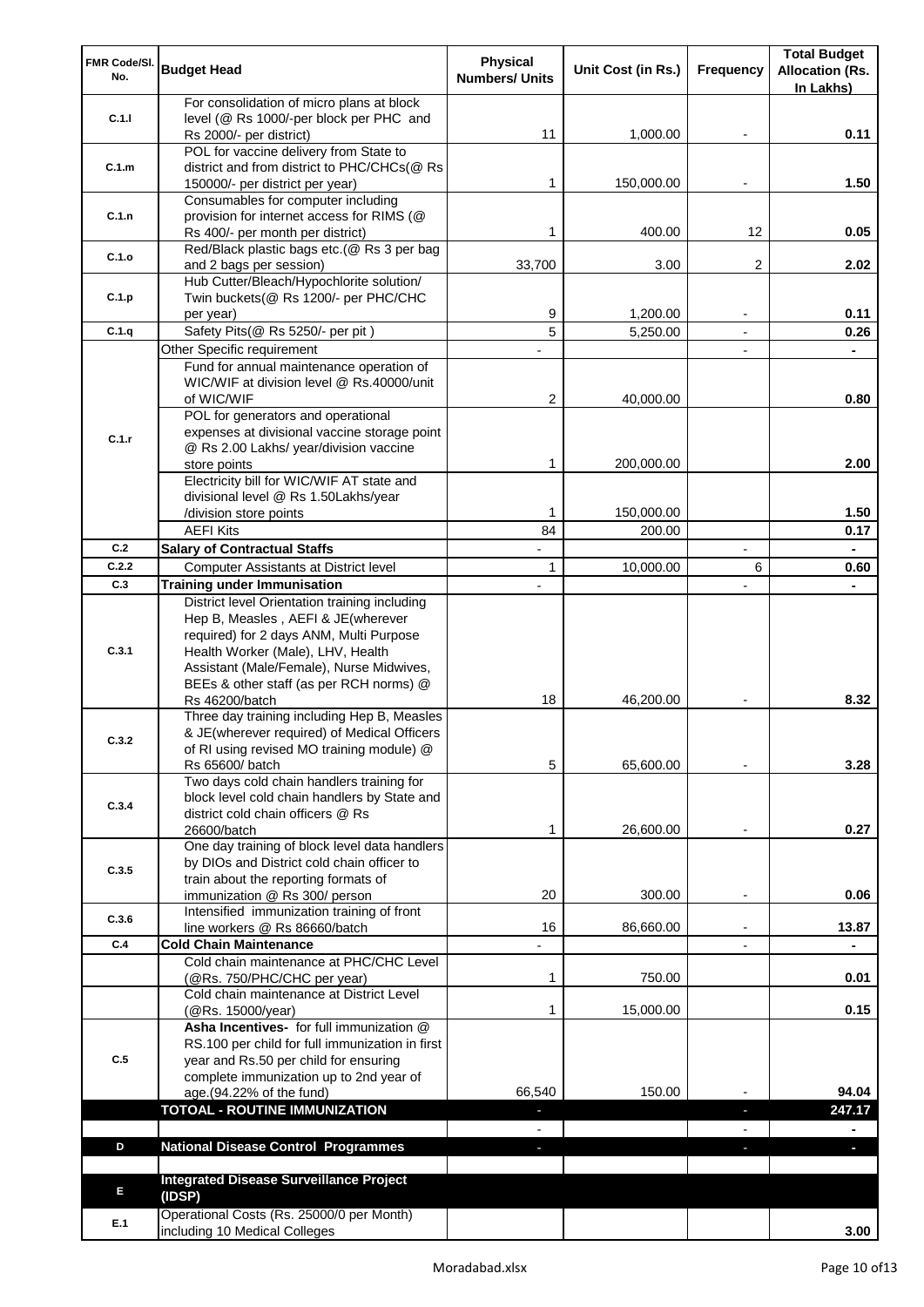| FMR Code/SI.<br>No. | <b>Budget Head</b>                                                                                                                                                                                                                                                    | <b>Physical</b><br><b>Numbers/ Units</b> | Unit Cost (in Rs.) | Frequency | <b>Total Budget</b><br><b>Allocation (Rs.</b><br>In Lakhs) |
|---------------------|-----------------------------------------------------------------------------------------------------------------------------------------------------------------------------------------------------------------------------------------------------------------------|------------------------------------------|--------------------|-----------|------------------------------------------------------------|
| E.2                 | Remuneration for Contractual Human Resource                                                                                                                                                                                                                           |                                          |                    |           |                                                            |
| E.2.1               | Epidemiologist (Rs. 27500-44000)                                                                                                                                                                                                                                      |                                          |                    |           | 3.76                                                       |
| E.2.2               | Microbiologist (Rs. 27500-44000)                                                                                                                                                                                                                                      |                                          |                    |           |                                                            |
| E.3.2               | Data Manager (Rs. 18000 per Mth)                                                                                                                                                                                                                                      |                                          |                    |           | 2.16                                                       |
| E.3.3               | Data Entry Operator (Rs. 11000/mth)                                                                                                                                                                                                                                   |                                          |                    |           | 0.99                                                       |
|                     | Training                                                                                                                                                                                                                                                              |                                          |                    |           |                                                            |
|                     | Medical Officers (3 days) @ Rs 50000 /                                                                                                                                                                                                                                |                                          |                    |           |                                                            |
| E.8                 | Batch, for one batch<br>Hospital Pharmacists/Nurses Training (1                                                                                                                                                                                                       |                                          |                    |           | ۰                                                          |
|                     | day) @ Rs.38000 / Batch for 1 batch                                                                                                                                                                                                                                   |                                          |                    |           | ۰                                                          |
|                     | One Day Training of Medical College Doctors                                                                                                                                                                                                                           |                                          |                    |           |                                                            |
| E.8                 | Costs on account of Newly Formed Districts                                                                                                                                                                                                                            |                                          |                    |           |                                                            |
|                     | <b>TOTAL-IDSP</b>                                                                                                                                                                                                                                                     |                                          |                    |           | 9.91                                                       |
|                     |                                                                                                                                                                                                                                                                       |                                          |                    |           |                                                            |
|                     | <b>National Vector Borne Disease Control</b>                                                                                                                                                                                                                          |                                          |                    |           |                                                            |
| F                   | Programme (NVBDCP)                                                                                                                                                                                                                                                    |                                          |                    |           |                                                            |
| F.1.1               | <b>Malaria</b>                                                                                                                                                                                                                                                        |                                          |                    |           |                                                            |
| F.1.1.b             | <b>ASHA Incentives</b>                                                                                                                                                                                                                                                |                                          |                    |           | 1.75                                                       |
| F.1.1.d             | Monitoring, Evaluation & Supervision &                                                                                                                                                                                                                                |                                          |                    |           |                                                            |
|                     | Epidemic preparedness including mobility                                                                                                                                                                                                                              |                                          |                    |           | 0.85                                                       |
| F.1.1.e             | <b>IEC/BCC</b>                                                                                                                                                                                                                                                        |                                          |                    |           | 0.42                                                       |
| F.1.1.g             | <b>Training/Capacity Building</b>                                                                                                                                                                                                                                     |                                          |                    |           | 0.25                                                       |
|                     | <b>Sub Total - Malaria</b>                                                                                                                                                                                                                                            |                                          |                    |           | 3.27                                                       |
| F.1.2               | Dengue & Chikungunya                                                                                                                                                                                                                                                  |                                          |                    |           |                                                            |
| F.1.2.a(iⅈ)         | Strengthening Surveillance for Apex Referral<br>Lab & Sentinel Surveillance Hospital                                                                                                                                                                                  |                                          |                    |           |                                                            |
| F.1.2.c             | Monitoring/Supervision and Rapid Response                                                                                                                                                                                                                             |                                          |                    |           | 0.20                                                       |
| F.1.2.d             | <b>Epidemic Preparedness</b>                                                                                                                                                                                                                                          |                                          |                    |           | 0.10                                                       |
| F.1.2.e             | Case Management                                                                                                                                                                                                                                                       |                                          |                    |           | 0.10                                                       |
| F.1.2.f             | <b>Vector Control And Environmental</b>                                                                                                                                                                                                                               |                                          |                    |           |                                                            |
|                     | Management                                                                                                                                                                                                                                                            |                                          |                    |           |                                                            |
| F.1.2.g             | IEC/ BCC for Social Mobilization                                                                                                                                                                                                                                      |                                          |                    |           | 0.20                                                       |
| F.1.2.i             | Training/ Workshop<br>Sub Total - Dengue & Chikungunya                                                                                                                                                                                                                |                                          |                    |           | 0.20                                                       |
| F.1.3               | <b>AES/JE</b>                                                                                                                                                                                                                                                         |                                          |                    |           | 0.80                                                       |
|                     | Strengthening of Sentinel sites which will                                                                                                                                                                                                                            |                                          |                    |           |                                                            |
| F.1.3.a             | include Diagnostics and Case Management,<br>supply of kits by Gol                                                                                                                                                                                                     |                                          |                    |           |                                                            |
| F.1.3.b             | IEC / BCC Activities & printing material<br>pertaining to JE / AES                                                                                                                                                                                                    |                                          |                    |           |                                                            |
|                     | Capacity Building in case management of                                                                                                                                                                                                                               |                                          |                    |           |                                                            |
| F.1.3.c             | Medical Officer and paramedical from                                                                                                                                                                                                                                  |                                          |                    |           |                                                            |
|                     | PHC/CHC at district level.                                                                                                                                                                                                                                            |                                          |                    |           |                                                            |
| F.1.3.d             | Monitoring and supervision<br>Procurement of Insecticides (Technical                                                                                                                                                                                                  |                                          |                    |           | ٠                                                          |
| F.1.3.e             | Malathion)                                                                                                                                                                                                                                                            |                                          |                    |           |                                                            |
| F.1.3.f             | Thermal Fog Machine (Small) @ 0.85<br>lac/machine                                                                                                                                                                                                                     |                                          |                    |           |                                                            |
| F.1.3.g             | Operational cost for Malathion fogging (As<br>per Availability of 3 MT Technical Malathion<br>per district)                                                                                                                                                           |                                          |                    |           |                                                            |
| $F.1.3.$ j          | Paediatric ICU Establishment and HR &<br>operational cost for Paediatric ICU in<br><b>Endemic Districts</b>                                                                                                                                                           |                                          |                    |           |                                                            |
| F.1.3.k             | ASHA Insentivization for sensitizing<br>community                                                                                                                                                                                                                     |                                          |                    |           |                                                            |
|                     | Sub Total - AES/JE                                                                                                                                                                                                                                                    |                                          |                    |           |                                                            |
| F.1.4               | Lymphatic Filariasis                                                                                                                                                                                                                                                  |                                          |                    |           |                                                            |
| F.1.4.a             | State Task Force, STAC Meeting, printing<br>forms & register/ Mobility support, district<br>coordination meeting, sensitization of media<br>etc., Morbidity management, monitoring &<br>supervision and mobility support for Rapid<br>response including Line listing |                                          |                    |           |                                                            |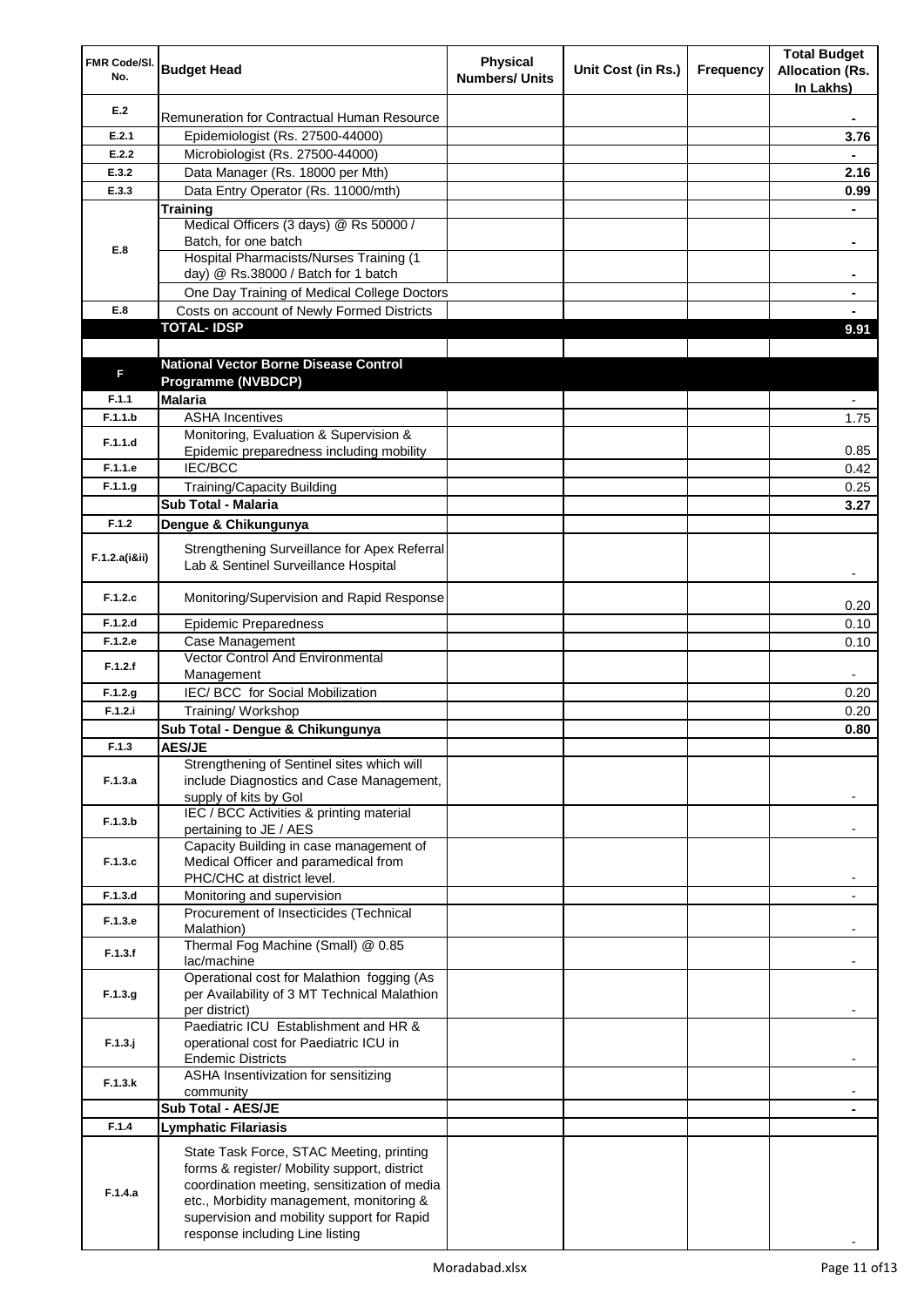| FMR Code/SI.        |                                                                                                                  | <b>Physical</b>       |                    |                          | <b>Total Budget</b>      |
|---------------------|------------------------------------------------------------------------------------------------------------------|-----------------------|--------------------|--------------------------|--------------------------|
| No.                 | <b>Budget Head</b>                                                                                               | <b>Numbers/ Units</b> | Unit Cost (in Rs.) | Frequency                | <b>Allocation (Rs.</b>   |
|                     |                                                                                                                  |                       |                    |                          | In Lakhs)                |
| F.1.4.b             | Micro Filaria Survey                                                                                             |                       |                    |                          |                          |
| F.1.4.c             | Post MDA Assessment by medical colleges<br>(Govt, & Private)/ ICMR institutions                                  |                       |                    |                          |                          |
| F.1.4.d             | Training / Sensitization of district level<br>officers on ELF & Drug Distributors /<br>Peripheral health workers |                       |                    |                          |                          |
| F.1.4.e             | Specific IEC/ BCC at State, districts, PHC,<br>Sub Centre & village lable VHSC/GKs                               |                       |                    |                          |                          |
| F.1.4.f             | Honorarium for Drug Distributors including<br>ASHA & Supervisors involve in MDA                                  |                       |                    |                          | $\overline{\phantom{a}}$ |
| F.1.4.h.ii          | M.F.Survey in Non Endemic districts                                                                              |                       |                    |                          | 0.70                     |
|                     | Sub Total - Lymphatic Filariasis                                                                                 |                       |                    |                          | 0.70                     |
| F.1.5               | Kalazar                                                                                                          |                       |                    |                          |                          |
| F.1.5               | Case Search/ Camp Approach                                                                                       |                       |                    |                          |                          |
| F.1.5.a             | Spray Pumps & Accessories                                                                                        |                       |                    |                          |                          |
| F.1.5.b             | Operational Cost for Spray including Spray                                                                       |                       |                    |                          |                          |
|                     | Wages & Pending liability of spray wages                                                                         |                       |                    |                          | $\overline{\phantom{a}}$ |
| F.1.5.c             | Mobility / P.O.L./ Supervision                                                                                   |                       |                    |                          | $\overline{\phantom{a}}$ |
| F.1.5.d             | Monitoring & Evaluation                                                                                          |                       |                    |                          |                          |
| F.1.5.e/<br>F.1.5.f | Training for Spraying /IEC/<br>BCC/Advocacy/Incentive to ASHA/Loss of<br>Wages                                   |                       |                    |                          |                          |
|                     | Sub Total - Kalazar                                                                                              |                       |                    |                          |                          |
|                     | <b>Cash grant for Decentralized commodities</b>                                                                  |                       |                    |                          |                          |
|                     | for Malaria + Filaria F.6                                                                                        |                       |                    |                          |                          |
| F.6(a,b,c,k)        | Drugs (Chloroquine, Primaquine 2.5/7.5mg)<br>and ACT                                                             |                       |                    |                          | 0.30                     |
| F.6.f               | D.E.C.                                                                                                           |                       |                    |                          | $\overline{\phantom{a}}$ |
| F.6.h               | NS 1 antigen Kit<br>Dengue                                                                                       |                       |                    |                          | $\overline{\phantom{a}}$ |
| F.6.i               | Larvicidal (Temephos, Bti(AS)/Bti (wp)(for                                                                       |                       |                    |                          |                          |
|                     | polluted and non polluted water)                                                                                 |                       |                    |                          | 0.90                     |
|                     | <b>Sub Total- Dec.Commodities</b><br><b>TOTAL-NVBDCP</b>                                                         |                       |                    |                          | 1.20                     |
|                     |                                                                                                                  |                       |                    |                          | 5.97                     |
|                     | <b>National Leprosy Eradication</b>                                                                              |                       |                    |                          |                          |
|                     | Programme(NLEP)                                                                                                  |                       |                    |                          |                          |
| G.1                 | <b>Case Detection and Management</b>                                                                             |                       |                    |                          |                          |
|                     | Specific Plan for high endemic blocks of low                                                                     |                       |                    |                          |                          |
| G.1.1               | endemic districts                                                                                                |                       |                    |                          |                          |
|                     | No. of High endemic blocks in Low endemic<br>Districts ( ANCDR more than 10)                                     |                       |                    |                          |                          |
|                     |                                                                                                                  |                       |                    |                          |                          |
|                     | House to House Visit by Search team                                                                              |                       |                    | $\overline{\phantom{a}}$ |                          |
|                     | Confrmaton of suspect                                                                                            |                       |                    |                          |                          |
|                     | Intensive IEC Activity                                                                                           |                       |                    |                          | ۰                        |
| G.1.2               | <b>Services in Urban services</b><br>Urban Project 2 Mega cities, 2 medium City                                  |                       |                    |                          |                          |
|                     | 2, 8 Medium City 1, 40 Townships                                                                                 |                       |                    |                          | 4.72                     |
| G.1.3               | <b>ASHA involvement</b>                                                                                          |                       |                    |                          | $\blacksquare$           |
|                     | <b>ASHA Sensitization</b>                                                                                        |                       |                    |                          | 0.152                    |
|                     | <b>ASHA Incentive for Services</b>                                                                               |                       |                    |                          | 0.500                    |
| G.1.4               | <b>Materials &amp; Supplies</b>                                                                                  |                       |                    |                          | $\blacksquare$           |
|                     | Supportive Drugs & Dressing materials                                                                            |                       |                    |                          | 0.50                     |
|                     | Laboratory reagents and equipments                                                                               |                       |                    |                          |                          |
|                     | scalpels etc.                                                                                                    |                       |                    |                          | 0.08                     |
|                     | Printing works                                                                                                   |                       |                    |                          | 0.20                     |
| G.1.5               | <b>NGO Services</b>                                                                                              |                       |                    |                          |                          |
| G.2                 | <b>DPMR</b>                                                                                                      |                       |                    |                          |                          |
|                     | MCR Protective Footwear (12500 pairs)                                                                            |                       |                    |                          | 0.76                     |
|                     | Aids Appliances, Self Care Kit items etc.                                                                        |                       |                    |                          | 0.30                     |
|                     | Welfare allowance for RCS patients @ Rs                                                                          |                       |                    |                          |                          |
|                     | 8000                                                                                                             |                       |                    |                          | ٠                        |
|                     | Reimbursement to institutions for RCS                                                                            |                       |                    |                          |                          |
|                     | Screening cum Self Care Camp                                                                                     |                       |                    |                          | 0.10                     |